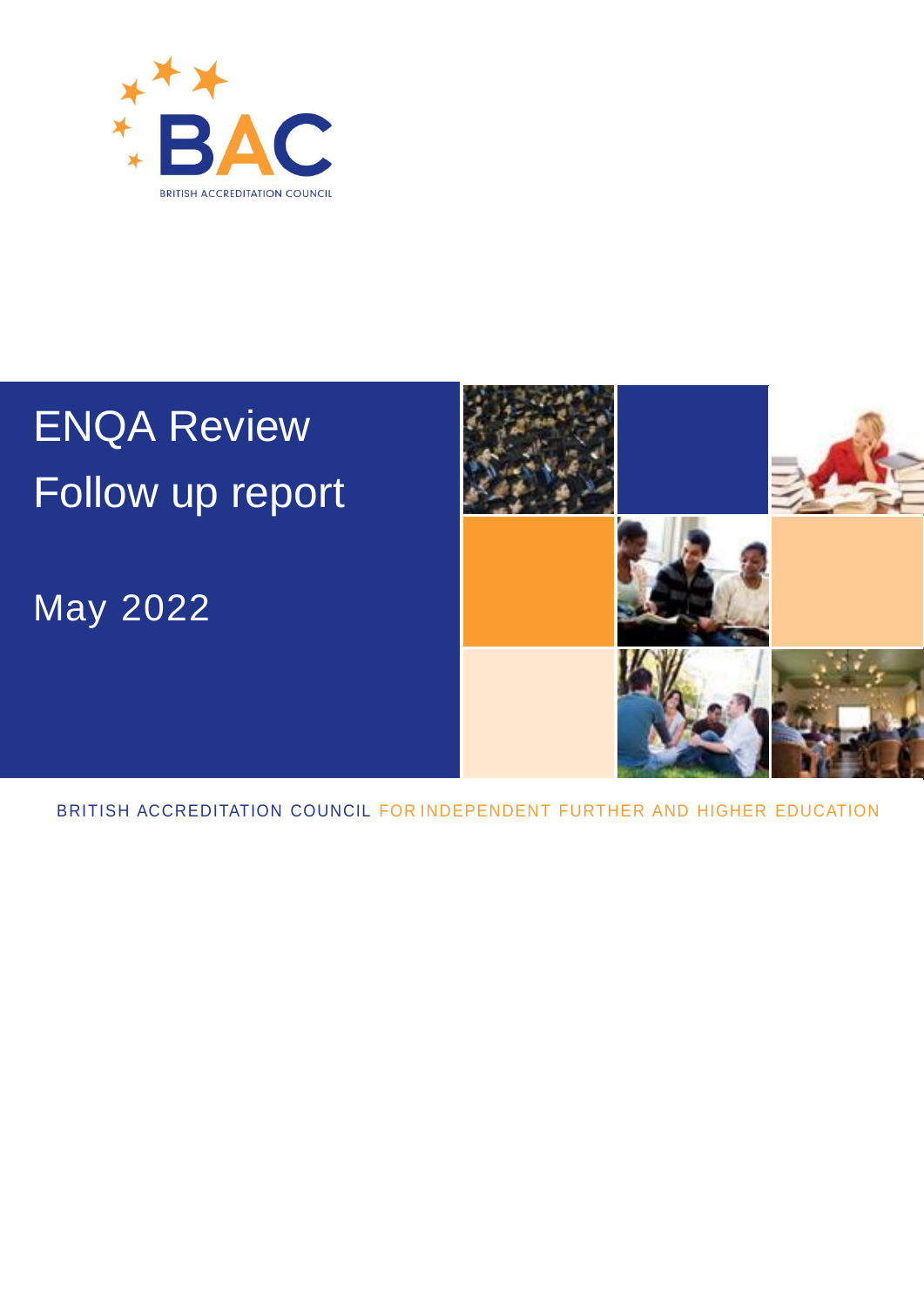# **Contents**

| BAC actions in response to ENQA suggestions for further improvement  19 |  |
|-------------------------------------------------------------------------|--|
|                                                                         |  |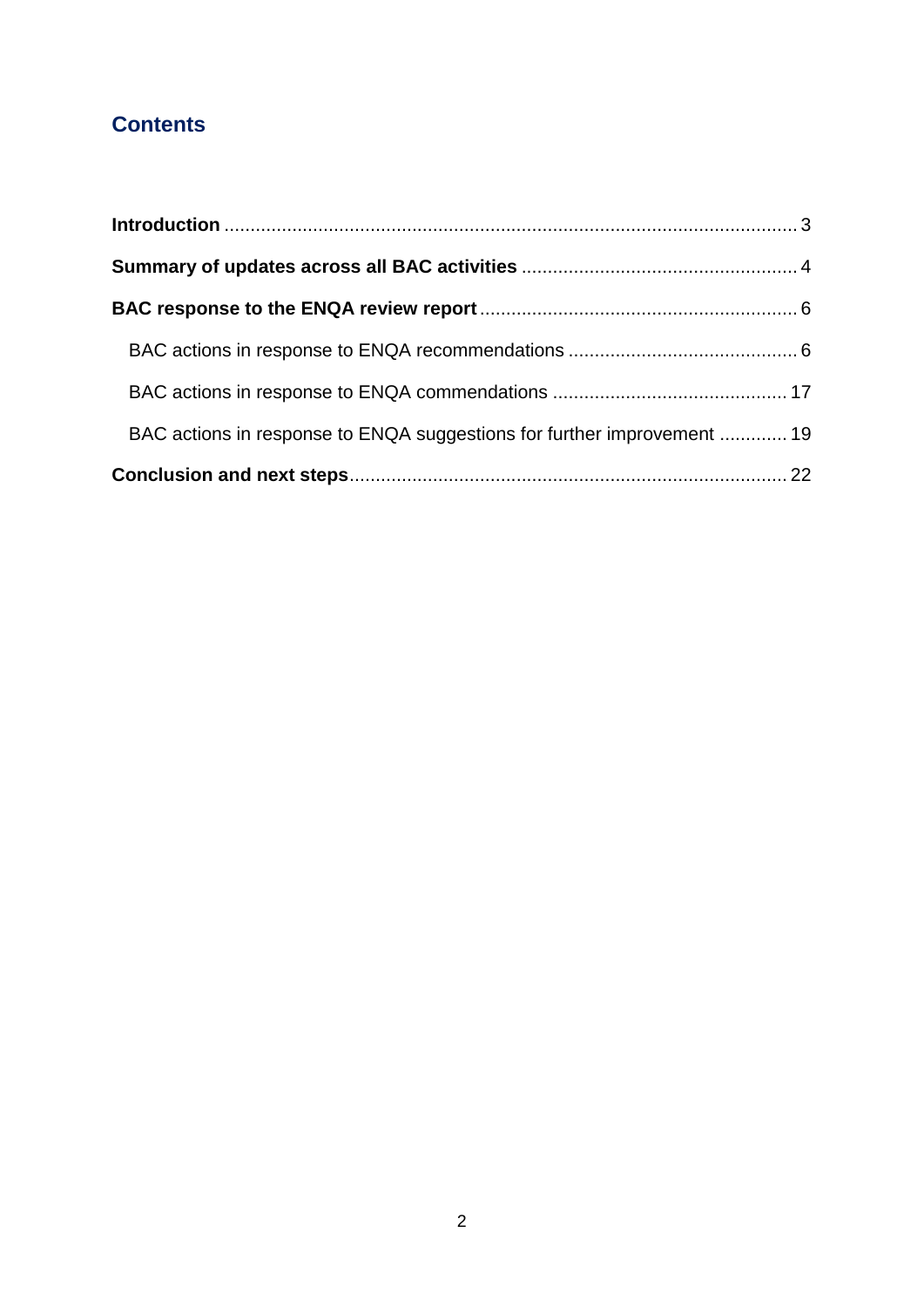# <span id="page-2-0"></span>**Introduction**

The British Accreditation Council for Independent Further and Higher Education (BAC) completed the ENQA membership process in January 2015 with full membership awarded in March 2015. BAC underwent a second review in September 2019 with full membership reconfirmed by the ENQA board in February 2020.

Since this date, a new Chief Executive Dr Janet Bohrer joined BAC in October 2019. With her background predominantly in higher education and having extensive experience of quality assurance, Dr Bohrer set out to change the mind-set of BAC stakeholders and bring about a paradigm shift that could emphasise the community dimension of BAC and one that would more strongly recognise individual journeys of diverse providers on the quality agenda and BAC's role for those journeys. Dr Bohrer started her term with a clear vision of change at strategic level looking to further develop areas of stakeholder engagement and broaden the national and international reach of BAC involvement in the global quality debate. During her first two years in office, she worked to progress three strategic priorities, with clear direction for intervention as BAC was encouraged to look internally at 'self' and our ways of working, externally at 'others' and ways of engaging, and globally at Europe and international sectors. Subsequently, these priorities developed into the BAC strategy 2021 - 2026, which commits BAC to tactically-planned growth, continued appreciation for diversity, societal and ethical responsibility, salient use of data and information, and meaningful investment in the quality community, through contributions which can strengthen the quality debate.

Along with the rest of the world, BAC took on the challenges of the pandemic and prioritised the continuity of our activities to ensure providers were supported adequately during this difficult time. BAC moved inspections online, after a period of piloting, and launched our Development Workshop Series to intensify the dialogue with our providers, to encourage the sharing of practices, and to bring the sense of community in focus. The approach promoted by the Chief Executive and the BAC Council was to ensure that lessons were considered and embedded in decisions about the post-pandemic future, recognising that the pandemic served as an accelerator of initiatives which were already in train, but would have otherwise taken more time to consolidate. Consequently, BAC is ambitiously digitalising, proposing to make use of an integrated Customer Relationship Management (CRM) system, and expanding our engagement models towards more risk-based and community-driven approaches. Strategically, BAC is looking to strengthen the links it has with other organisations, to develop more collaborative working and to ensure it is well positioned to bring our providers net benefits in relation to their responses to quality drivers.

During this period, ENQA recommendations have stimulated important strategic discussions and have led to operational developments which are paving the way for the implementation of priority objectives. BAC, as an organisation, has included all stakeholder groups in the debate exploring the triggers of the recommendations with a view to eliciting appropriate action and identifying future benefits. We have applied the quality planning in line with how we expect BAC providers to engage with the outcomes of external quality assurance processes and have identified the cause of the concerns, articulated the rationale for change, planned for action and strengthened mechanisms to monitoring change. This has been placed in perspective by the new strategic directions and we have taken a stage-by-stage approach to the operational components as informed by these strategic priorities. As such, the actions surrounding ENQA recommendations, as detailed further, should be viewed in the larger context of updates and developments at BAC.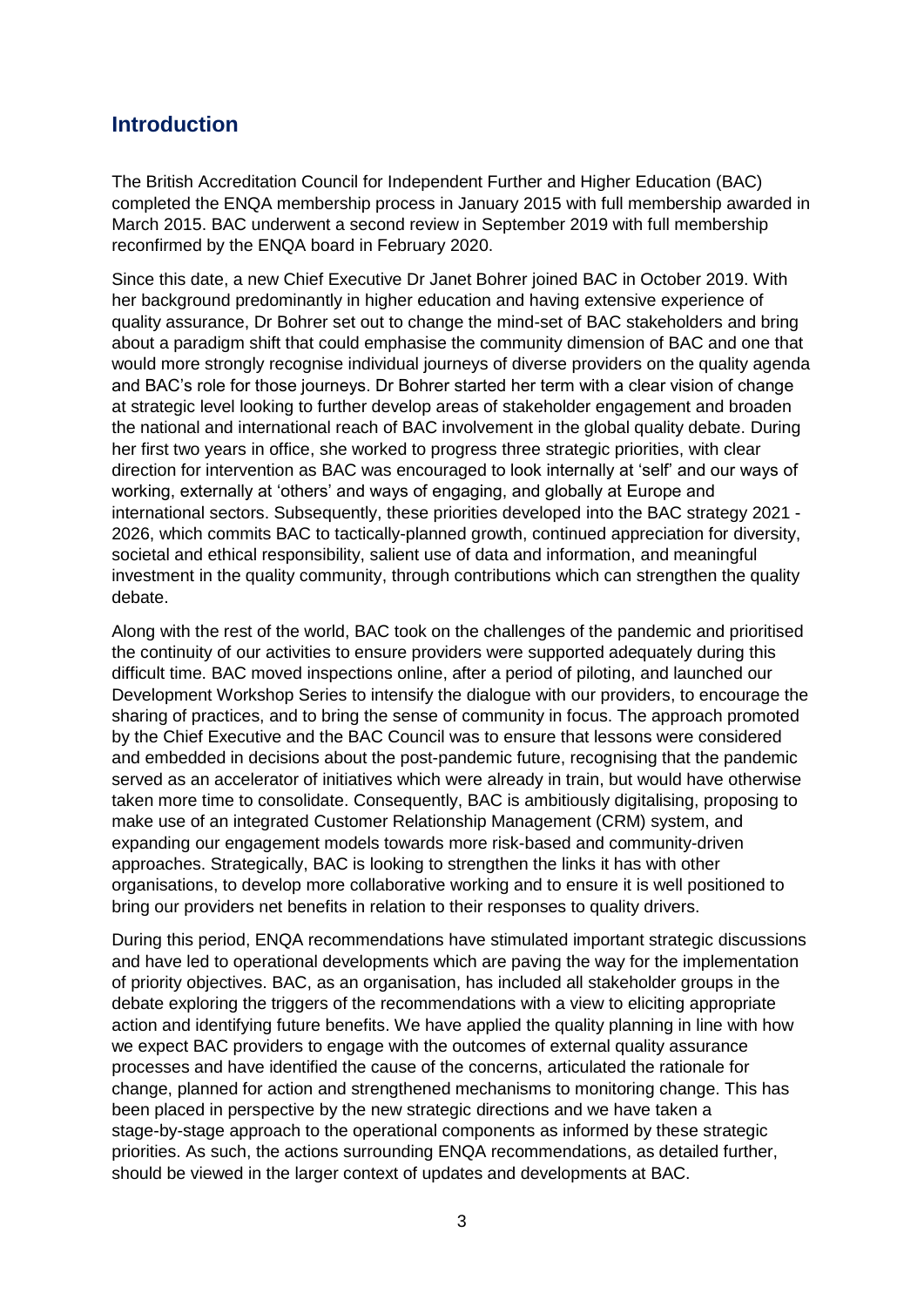# <span id="page-3-0"></span>**Summary of updates across all BAC activities**

Below we outline recent, important milestones for BAC, which are contributing to the strategic approaches geared on inclusivity and community, as well as on growth and responsibility. These actions, together with BAC's response to the ENQA recommendations, are consolidating BAC's position for our strategic future and our collaborative approaches towards our community of stakeholders, most importantly towards our providers.

- The new BAC strategy 2021-2026 was published in hard copy and online, after extensive consultation with stakeholders. The BAC strategy outlines an ambitious vision for the future and announces a shift towards more enhancement-led approaches and stronger ethical awareness for the BAC stakeholder community.
- The first annual BAC stakeholder event was held in Feb 2020 and annually thereafter. The event has gathered providers, inspectors and other stakeholders and is an opportunity to discuss strategic developments and to build on the BAC community of practice.
- The first annual report was published and circulated with annual accreditation fee invoices in 2021 and annually thereafter. This is ensuring more transparency about BAC operations and gives stakeholders the opportunity to appreciate how BAC functions as a charity.
- Student and international members of Council and Committees have been recruited and inducted. They are now fully functional members with valuable contributions driving the BAC strategic agenda.
- Online inspection processes were developed from March 2020 and implemented from July 2020 to address the restrictions of the pandemic with a view to ensuring continuation and robustness of BAC activities. Following positive feedback from inspected providers and inspectors, BAC has considered the benefits to the process and analysed lessons learned to identify what it should retain for the future.
- Hybrid inspections were developed and launched in November 2021 as a strategic, risk-based approach for the future. All inspections are now subject to a risk analysis and a decision is taken if they are to be organised fully on-site, hybrid or fully online, with benefits and likely challenges considered in detail before the inspection arrangements are confirmed. The hybrid model offers tailored scenarios to ensure full robustness of the inspections being undertaken and an overall positive experience during the interactions with the provider.
- An overarching standards framework is being developed, with substantial stakeholder involvement and thematic analyses of provider performance. The intention is to allow for a unified articulation of quality principles which can be used across all the inspection schemes, while still retaining the variety of the Schemes applied to a diverse provider base. Once finalised, this will pave the way for individual scheme reviews and changes to report writing.
- Thematic debates have been hosted as part of focus-groups with inspectors and providers to identify areas in need of improvement and areas of strengths and good practice. The conclusions from these analyses have been used in a multi-layered approach towards the development of the Strategy, the Standards Framework and Scheme operational applications.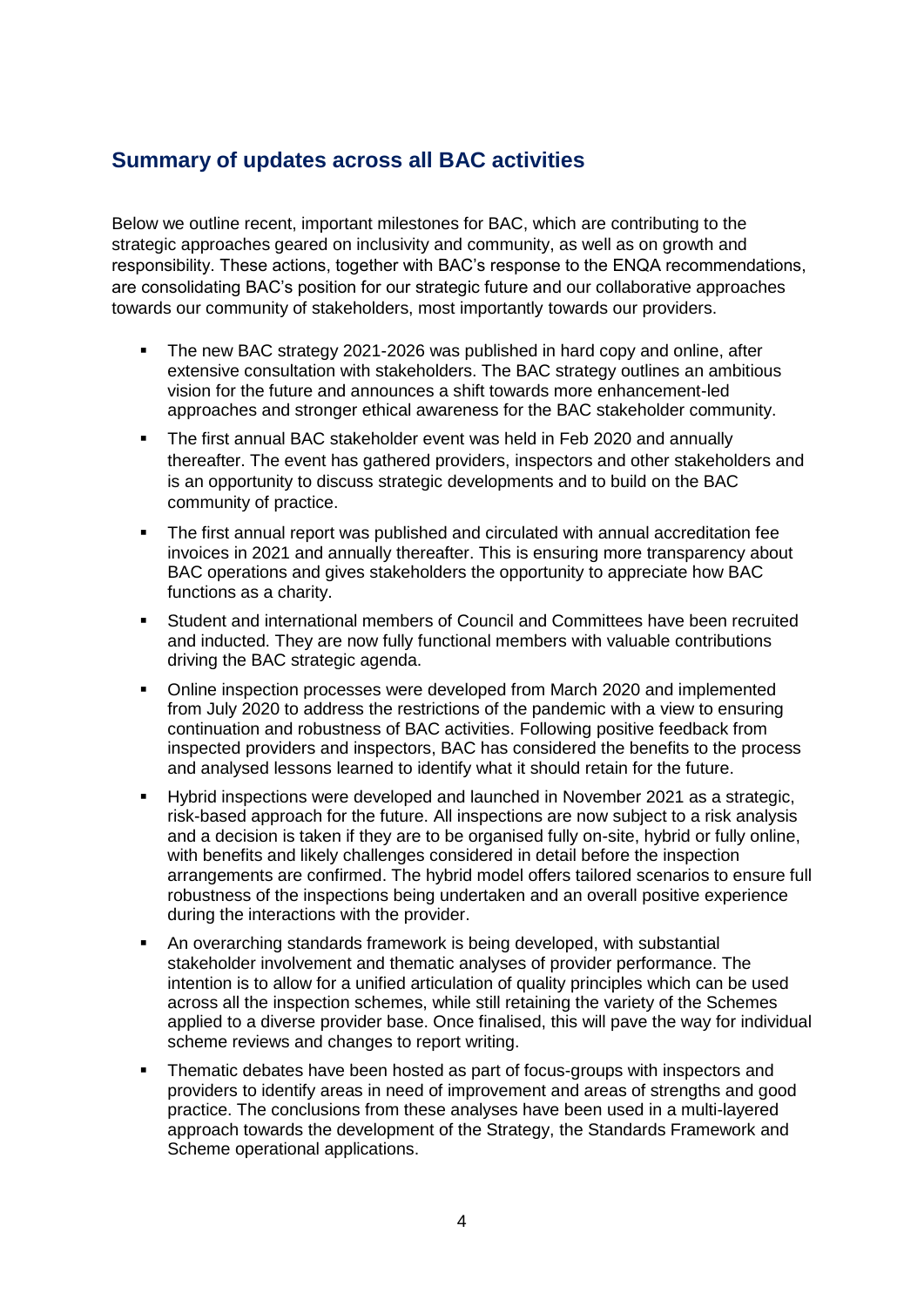- The development workshop series was launched as a strategic move towards strengthening the BAC community and providing opportunities for practice sharing and quality debates, to support providers with their future ambitions and imminent challenges. Timely topics identified by BAC and invited speakers have stimulated quality actions and institutional drivers.
- A CRM was sourced to intensify BAC capability to monitor and systematically respond to operational developments with a view to ensuring that inspection processes can be reviewed more comprehensively, and provider performance can be analysed more swiftly. The CRM is an important acquisition in support of our own internal quality assurance system and our commitment to enhancement, strategically and operationally.
- Staff development is actively encouraged and recorded centrally including that of Council members, where relevant. This allows BAC to build additional capacity and capability into the agency staff.
- Staff contracts have been reviewed, the accreditation team strengthened and the Chief Inspector's role as a monitor of inspections has been reinforced. This now means that the BAC team is fully consolidated and well calibrated to take on the operational tasks which derive from the strategic plans put forward through the new Strategy.
- BAC has proactively identified areas of future interest and has led on and contributed to the quality debate at European level and internationally. An important example of this is the ENQA Working Group on Micro-credentials which BAC proposed to ENQA and for which it now holds the chair. The results of the working group will be disseminated largely in an online event in September 2022.
- Participation at international events, by invitation, to contribute to the quality debate and the solution being explored for the post-pandemic future. This has included dialogue with a number of national governments for support and advice in relation to the implementation of post-pandemic external quality assurance arrangements.
- BAC's plans for international growth are now materialising with planned targets at system-level, additional to intensifying accreditation activities for international providers. A system-wide accreditation project was completed in Bahrain with the Higher Education Council and discussions at governmental level are taking place in Vietnam and Egypt and are being extended to Nepal and Qatar.

We believe that all of these activities are stepping stones for the strategic direction which has now been set and that, as a learning organisation, we have the opportunity to continuously reflect on progress, monitor our achievement and build on the lessons we derive to further strengthen our policies and procedures for full alignment with European and international developments on the quality agenda.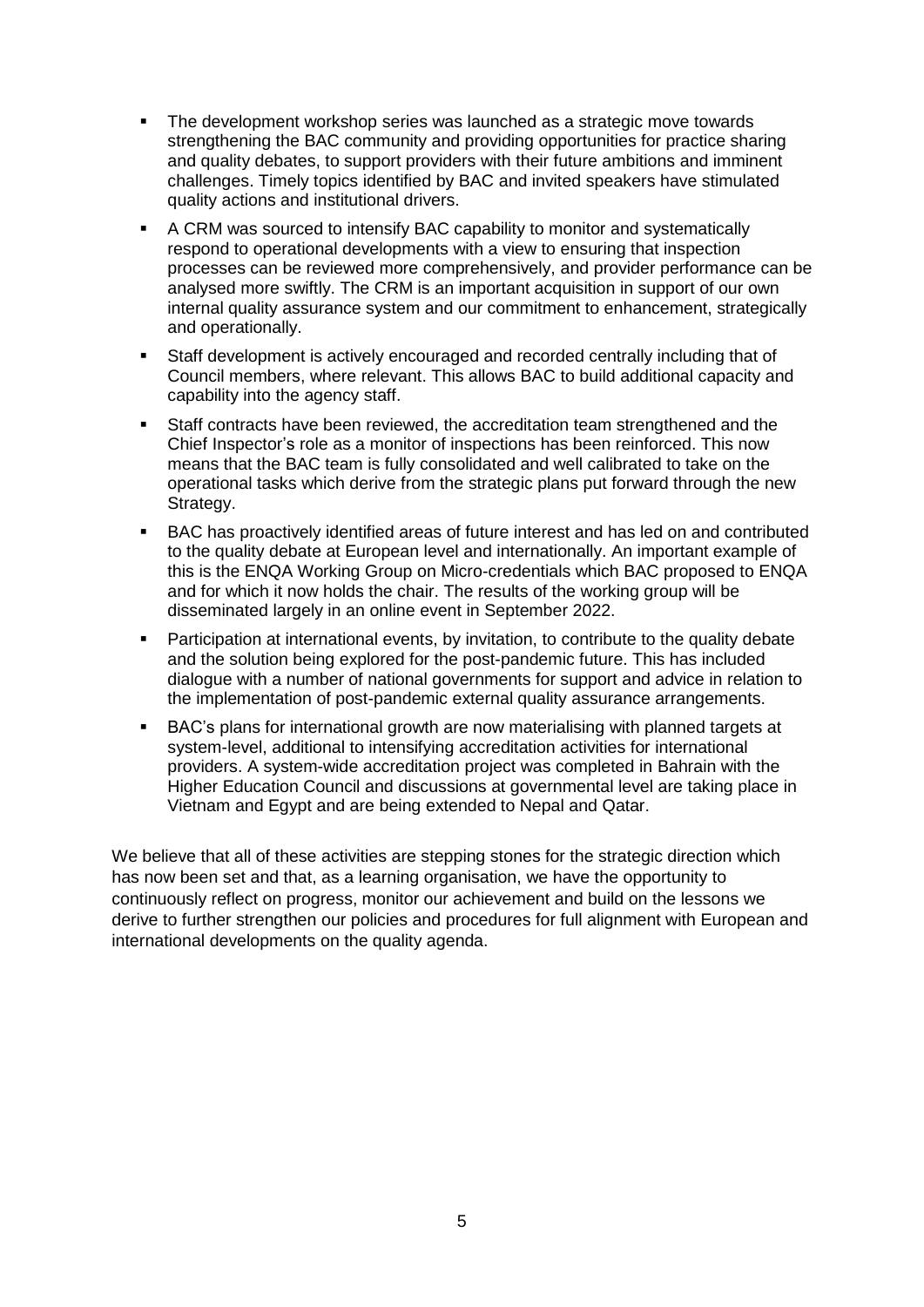# <span id="page-5-0"></span>**BAC response to the ENQA review report**

As recognised by the ENQA panel and highlighted in the report, BAC is fully committed to our ENQA membership and have welcomed the review as an opportunity to consolidate our practice and further develop in directions compatible with the European Higher Education Area.

We have given increased attention to the recommendations formulated, understanding that these carry most importance and BAC would benefit highly from addressing these recommendations both in the medium term and in the longer term. We have incorporated recommendations into our existing action plan and have prioritised operational action in alignment with strategic steps, making interventions as effective and timely as possible with full awareness that the sequencing of actions has meant that some recommendations would take precedence over others in the short term.

The commendations and suggestions for further improvement have also been very valuable and we have given these detailed attention in our planning processes. In many instances the actions devised in support of the recommendations have also had a direct contribution and positive impact on the areas highlighted as good practice or suggested for further improvement.

Below we focus on providing explicit details in relation to the recommendations to allow full understanding of the progress that has been made in the interim. We also summarise the actions in support of maintaining and improving areas of commendation and further developing areas of suggestion.

## <span id="page-5-1"></span>**BAC actions in response to ENQA recommendations**

ENQA recommendations have been given full attention and actions agreed and implemented in alignment with the new strategic directions of the organisation. As detailed below, some recommendations have been fully completed, others, which by their nature take more time and more intermediary actions to embed, have been progressed substantially and are still ongoing. And, we also recognise that some areas will be continuously ongoing as they require salient, incremental adjustments in line with constant developments geared on medium and longer-term goals.

Below we highlight the status of the recommendations either as **completed** or **ongoing** and we outline the specific actions that have been taken so far, as well as the actions which are being implemented currently or are planned for implementation, so as to allow BAC to fully meet the recommendations.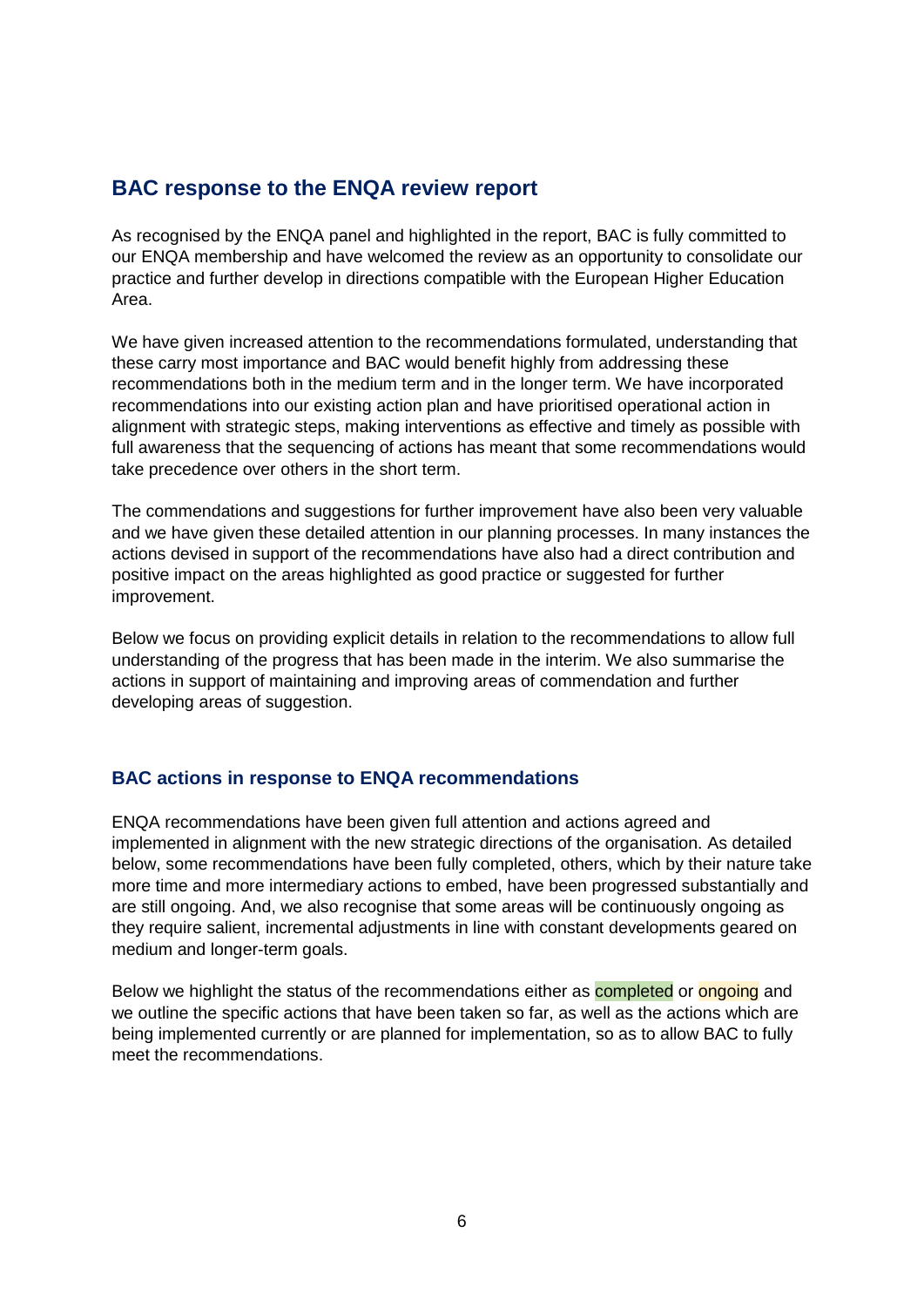### **ESG 3.1** *Activities, policy and processes for quality assurance*

| <b>RECOMMENDATIONS</b>                                                                                                                                                                                                                                                                       |                                                                                                                                                                                                                                                                                                                                                                                                                                                                                                                                                                                                                                                                                                                                                                                                               |
|----------------------------------------------------------------------------------------------------------------------------------------------------------------------------------------------------------------------------------------------------------------------------------------------|---------------------------------------------------------------------------------------------------------------------------------------------------------------------------------------------------------------------------------------------------------------------------------------------------------------------------------------------------------------------------------------------------------------------------------------------------------------------------------------------------------------------------------------------------------------------------------------------------------------------------------------------------------------------------------------------------------------------------------------------------------------------------------------------------------------|
| BAC is recommended to strengthen the<br>agency's approach to strategic planning,<br>ensuring that plans are robust, that they<br>explicitly translate into the daily work of the<br>organisation, and that the success of their<br>implementation is routinely considered by the<br>Council. | <b>STATUS: ONGOING</b><br>Actions completed so far:<br>New strategy in place, with clear<br>priorities outlined and underpinned by<br>SMART (specific, measurable,<br>achievable, realistic and time-bound)<br>action plan<br>Committees strengthened, Terms of<br>٠<br>References revised, committee<br>membership renewed.<br>Council agenda revised with<br>٠<br>permanent item of monitoring<br>CRM funding earmarked<br>$\blacksquare$<br>Review of Quality Assurance (QA)<br>system and BAC processes as part of<br>formal review of governing<br>documents.<br>Involvement of key operational staff<br>in taking forward strategic agenda<br>Actions planned to consolidate impact:<br>Full monitoring through QA system to<br>measure success, verify robustness<br>of processes and make adjustments |
| BAC is recommended to introduce student<br>and international members of the<br>Accreditation Committee who attend every<br>meeting during their term, rather than<br>rotating attendance between a pool of<br>members                                                                        | <b>STATUS: COMPLETED</b><br>Actions completed:<br>Students appointed to Council (since<br>October 2021), to Audit Committee<br>(since October 2021) and to<br><b>Accreditation Committee (since</b><br>September 2021).<br>International members appointed to<br>$\blacksquare$<br>Council (since April 2020) and<br><b>Accreditation Committee (since April</b><br>2020)                                                                                                                                                                                                                                                                                                                                                                                                                                     |

Since the last review, BAC has strengthened our approach to governance and strategic planning and oversight of the organisation. There are multiple strands of this activity completed and others ongoing with a longer-term planning and implementation proposed.

The new five-year BAC Strategy 2021-2026 was produced using a comprehensive process involving BAC staff and stakeholders. The Chief Executive wrote an initial proposal for the strategy which included ideas influenced by feedback from the Annual Stakeholder Event in Feb 2020 and again in January 2021. The Standing Committee agreed four strategic themes/pillars and a project timeline in September 2021 as a bridge to developing the full strategy. Discussions were then held with BAC inspectors at their annual event, and the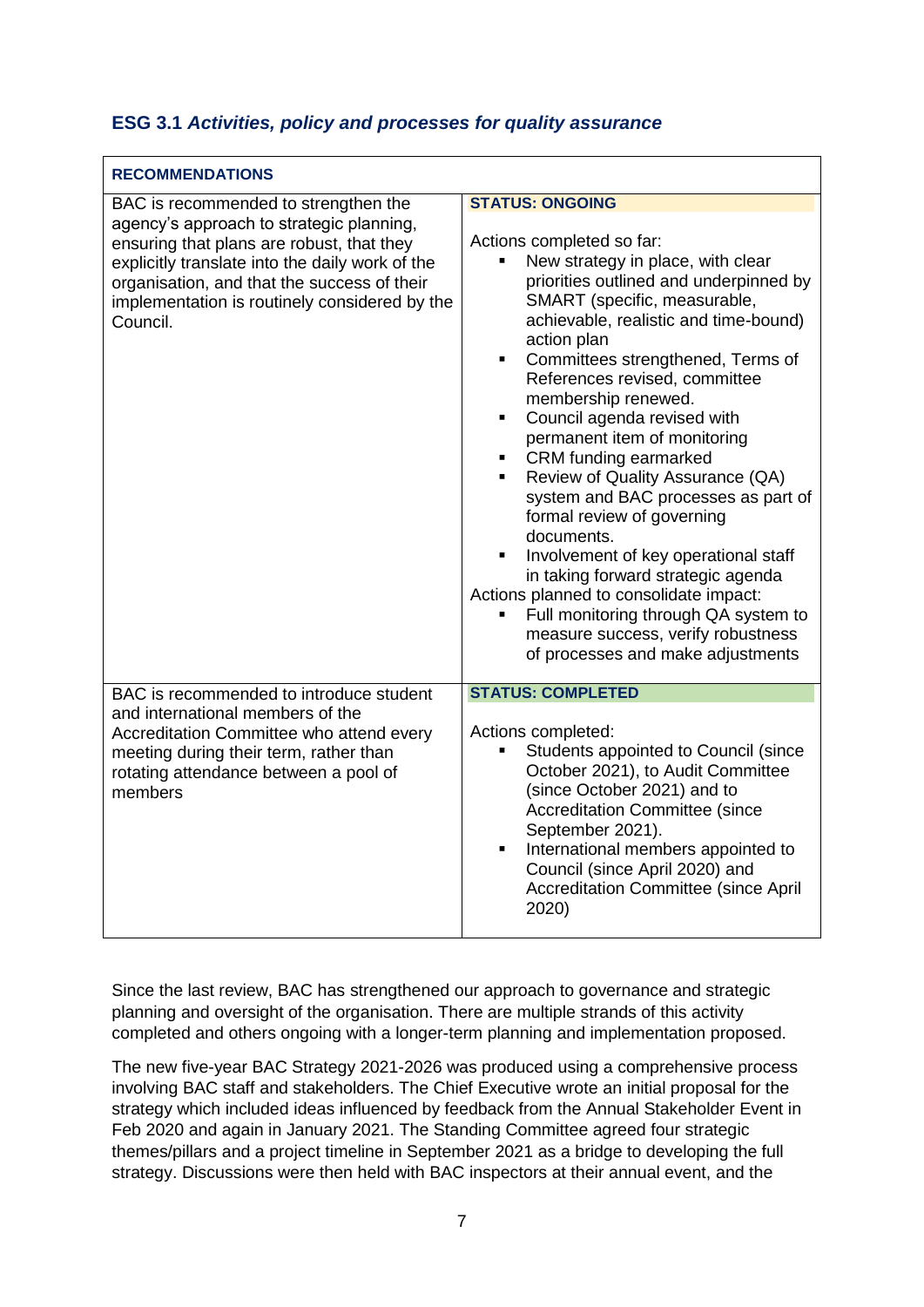Council had a first look at their meeting in October 2021. Members provided valuable feedback and ideas for actions and a fifth strategic pillar was introduced. The document was drafted and reviewed by the Standing Committee at their meetings in December 2021 and January 2022. Some further amendments and improvements were made to ensure the quality of the content and presentation. The final approved document went through a professional design and proof-reading process and was then published on our website and shared with our stakeholders by email. An official launch of the strategy took place at the hybrid Annual Stakeholder Event on 27 April 2022 where hard copies of the document were provided.

#### The Strategy can be found on the BAC website [here.](https://www.the-bac.org/wp-content/uploads/2022/03/BAC-Strategy-2021-2026.pdf)

The strategic and governance work was facilitated in part by the creation in April 2021, of a new position of Governance and Business Development Manager. This role is part of the senior management and has been embedded into the small head office team. Key responsibilities include oversight of the maintenance of the BAC strategy and related actions; oversight and management of the Council and Committees such as recruitment, preparation of papers and governance reviews; as well as support to the Chief Executive with responsibilities for general management and day to day running of BAC.

One of the Governance and Business Development manager's first tasks in May 2021 was to formally review, along with Council members and legal advice, the governing document of the charity. The Articles of Association were deemed to have stood up to the challenge of the pandemic, because no changes were required even though staff and the committees had to work remotely and substantial changes to our processes were required to maintain continuity during periods of national and international lockdown. The Articles were therefore considered as being fit-for-purpose.

A review of the internal quality assurance of the organisation, embedded within the governance review included an update of the Council and Committee Terms of Reference (ToRs), which has also taken place over the past year. The final documents are due to be submitted to the Council meeting in June 2022 for formal approval. Review of ToRs will be an annual agenda item for each Committee at the start of the financial year, as part of the stronger governance framework being established. In order to facilitate meeting the achievements of the strategic objectives, the Strategy is accompanied by a Strategy Action Plan. This is an internal working document reviewed and monitored by the Audit Committee and reported on at Standing Committee and Council meetings as necessary. Related financial planning models have been developed so that BAC can invest in growth and fund projects that require larger sums of investment from our reserves. An updated Risk Register is also monitored by the Audit Committee. The first draft of these updated Action Plans and Risk Registers will be submitted to the Audit Committee in June 2022 for implementation from September 2022, although many projects are already underway. The Action Plan will drive the daily work of the organisation and will include timelines, key performance indicators and milestones that will be regularly monitored.

The Accreditation Manager appointed in July 2021 also brought experience in the use of integrated data and sustainability which the agency did not have in-house previously and now provides BAC with a more diverse profile of skills to contribute towards achieving strategic goals.

BAC's new Chief Executive is committed to student and international representation and after the ENQA review report recommendation in 2019 acted swiftly to implement this recommendation. We now have permanent student positions on the Council, Audit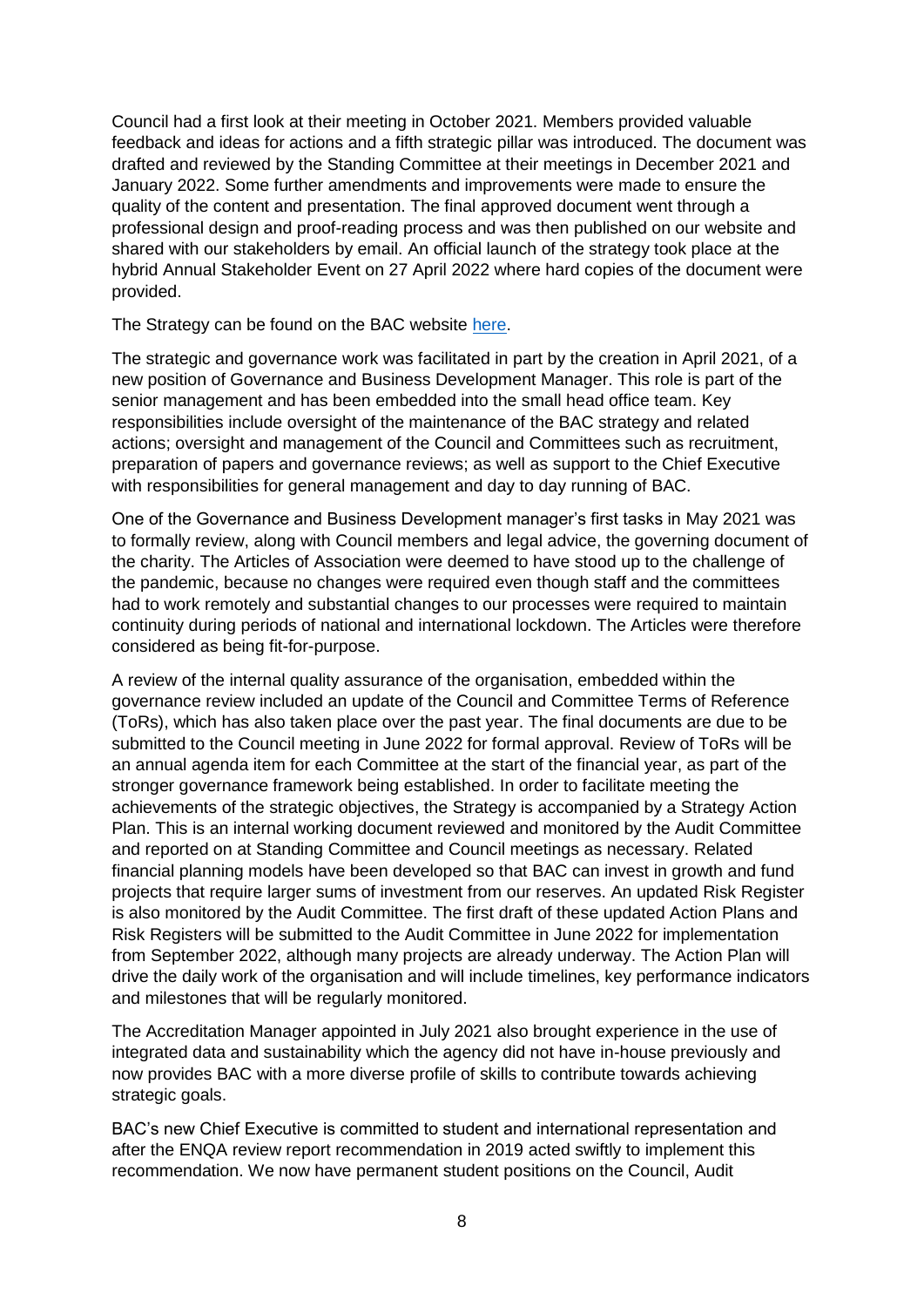Committee and Accreditation Committee. We have international members of Council and the Accreditation Committee. All positions are currently filled. One key appointment made to the Accreditation Committee was of Dr Anthony Manning, appointed Vice- Chair in 2020 and then Chair in October 2021. Dr Manning brings a European and international perspective through his extensive work for the University of Kent as the Dean of Internationalisation, which aligns with BAC's strategic goals. The Chair of the Accreditation Committee is also a member of Council which provides additional knowledge to BAC's international and European strategic interests.

Members were recruited by publishing the vacancy advert on the BAC website and sharing of the advert amongst the professional networks of Council, Committee members and stakeholders. Expressions of interest and CVs were reviewed, and a shortlist created before interviews took place. The chosen candidates were nominated to Council for their final approval. An induction process is in place for new members and the option of a fellow member 'mentor' to answer any initial queries was offered to new Accreditation Committee members.

| <b>RECOMMENDATIONS</b>                                                                                                                                                                                                                                                                                                                    |                                                                                                                                                                                                                                                                                                                                                                                                                                                                        |
|-------------------------------------------------------------------------------------------------------------------------------------------------------------------------------------------------------------------------------------------------------------------------------------------------------------------------------------------|------------------------------------------------------------------------------------------------------------------------------------------------------------------------------------------------------------------------------------------------------------------------------------------------------------------------------------------------------------------------------------------------------------------------------------------------------------------------|
| BAC is recommended to develop an<br>approach to thematic reviews which is more<br>analytical in nature with appropriate<br>commentary on the issues identified, more<br>clearly driven by predetermined outcomes,<br>and has an impact on the approach to quality<br>assurance taken by BAC and accredited<br>higher education providers. | <b>STATUS: ONGOING</b><br>Actions completed so far:<br>Thematic analysis of Independent<br>Ξ<br><b>Higher Education scheme</b><br>Focus groups undertaken and actions<br>$\blacksquare$<br>confirmed on upcoming enhancement<br>workshops<br>Actions planned to consolidate impact:<br>Implementation of CRM system<br>Pilot of liaison scheme<br>٠<br>Review of all schemes and inspection<br>$\blacksquare$<br>standards – part of the Standards<br>Framework review |

# **ESG 3.4** *Thematic analysis*

BAC published a thematic analysis for the Independent Higher Education (IHE) scheme prior to the 2019 ENQA review which was used to establish a baseline to extend discussions towards all categories of providers.

Following receipt of the ENQA report, BAC took the approach to hold focus groups to identify key issues and confirm them collectively with inspectors and providers, testing their applicability for other types of providers. The focus group discussions during 2021 used an independent moderator to encourage free discussion and proposed a strong analytical approach. BAC used this approach to understand the type of format a thematic review would need to take to ensure full benefit for both the agency's work and for accredited providers, rather moving into contracting another written thematic analysis report.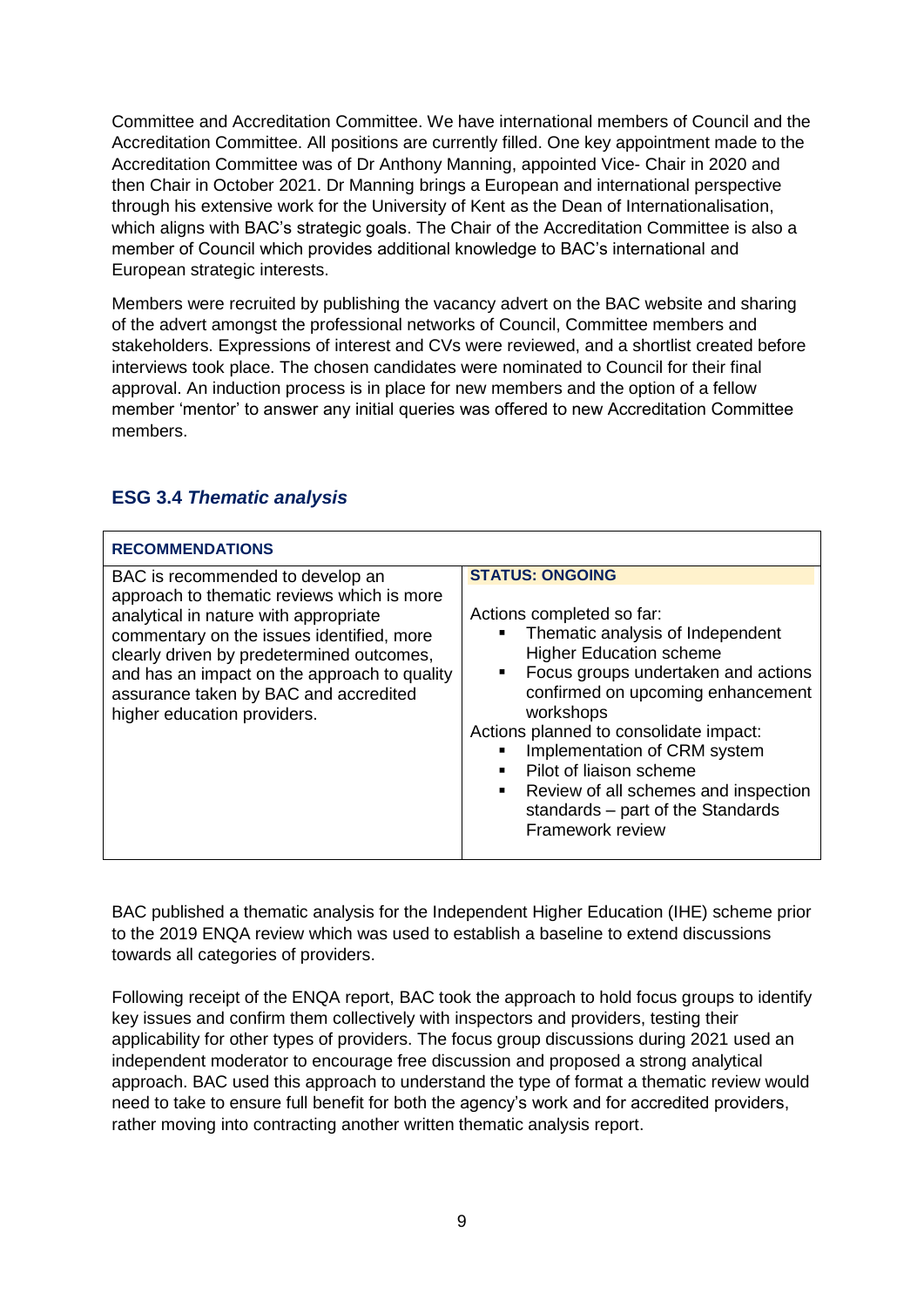Integrating a higher level of stakeholder involvement allowed BAC to test the appropriateness of aspects of the strategy such as investing in activities focusing on quality enhancement and best practice and it has given BAC a clear vision on what is important for inspectors and providers in analysing the emerging themes and reflecting on how their identification could be maximised for strategic and operational action.

One of the themes emerging from the focus groups was an interest in additional support from BAC for providers to enhance of their quality assurance processes. As a result, BAC announced the launch of a liaison scheme at the annual stakeholder event in April 2022 which will be piloted in late 2022 and potentially implemented from 2023 if successful. In addition, BAC decided to draw down from investments in order to provide capital to invest in a CRM system that will integrate communication and information management. BAC is currently considering which system to purchase and the goal will be to use the system to support analysis of inspection reports in identifying emerging themes and then consistently make use of these analyses in planning, design and implementation processes.

BAC is committed to using a thematic approach to developing inspection methodologies as well as enhancement workshops. This demonstrates that the more systematic approach to thematic reviews is identified on the BAC 2021 – 2026 Strategy, and BAC is committed to investing more time and efforts into making thematic reviews and the analysis of common issues emerging from inspections into a developmental item over the next two years and before the next ENQA review. We are swiftly moving into the direction of confirming a multi*-*activity approach for thematic analysis and one which will enable us to deep dive into specific areas while also creating overarching, comprehensive impact for our operations.

| <b>RECOMMENDATIONS</b>                                                                                                                                                                                                                                                                                                                                      |                                                                                                                                                                                                                                                                                                                                                                                                                                                                                                                                                             |
|-------------------------------------------------------------------------------------------------------------------------------------------------------------------------------------------------------------------------------------------------------------------------------------------------------------------------------------------------------------|-------------------------------------------------------------------------------------------------------------------------------------------------------------------------------------------------------------------------------------------------------------------------------------------------------------------------------------------------------------------------------------------------------------------------------------------------------------------------------------------------------------------------------------------------------------|
| BAC is recommended to build capability in<br>the core staff team that better enables it to<br>enhance their understanding of<br>international higher education trends and<br>developments and hence to better reflect<br>on current practice and to inform member<br>institutions and the public about our<br>activities in line with BAC's strategic plan. | <b>STATUS: COMPLETED</b><br>Actions completed so far:<br>BAC chairing ENQA working group<br>$\blacksquare$<br>on Micro-credentials<br>BAC funding made available for staff<br>٠<br>and Council members to attend<br>seminars and conferences<br>Appointment of Governance and<br><b>Business Development Manager</b><br>BAC strategy circulated to all<br>п<br>accredited providers<br>Ongoing actions to consolidate impact:<br>Notifications and updates sent to<br>$\blacksquare$<br>member institutions on relevant<br>information and BAC initiatives. |

#### **ESG 3.5** *Resources*

As an organisation, BAC is committed to ensuring that staff are continuing their professional development and enhancing their understanding of international higher education trends. BAC appointed a Governance and Business Development Manager in 2021, who has oversight of BAC strategy and actions relating to it. This allows BAC to increase staff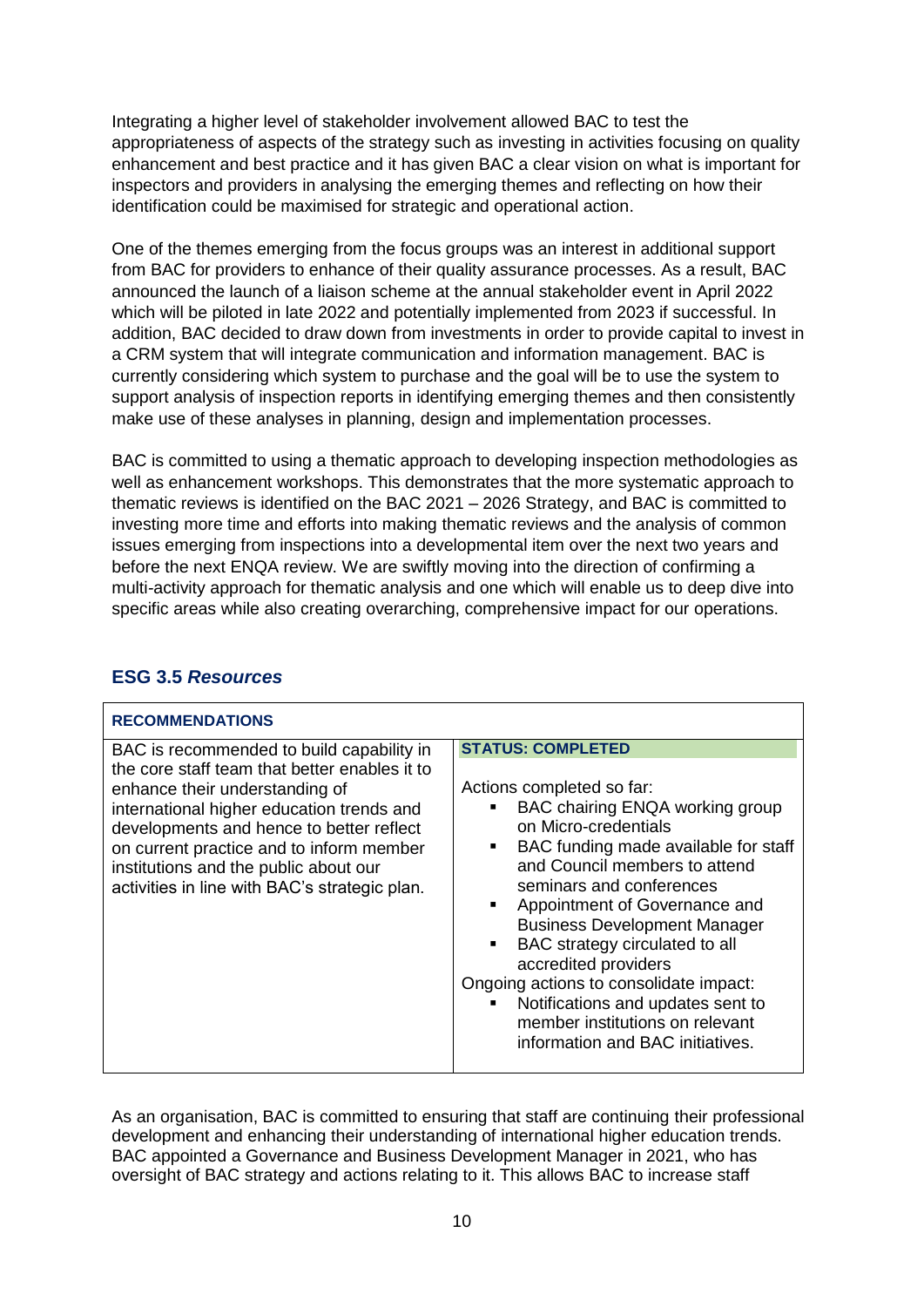capacity and support the Chief Executive in implementing strategic objectives. The new Accreditation Manager brought experience in ethics and sustainability which supports the BAC strategy and provides additional expertise to BAC in a topical area in Higher Education. Members of the Board of Trustees are strategic 'champions' and work with BAC staff in these different operational areas, ensuring that their knowledge can benefit BAC as an organisation. Staff have access to a development fund which can be used to continue to gain knowledge and share it with others to ensure an increase in capacity.

The BAC strategy has objectives relating to the engagement with the quality assurance community, including undertaking activities in Europe and internationally and one of the actions taken was to secure a European advisor on a consultancy basis to work across the organisation allowing BAC to consider the wider context of quality assurance in the European Higher Education Area (EHEA) and internationally. Activities such as chairing the ENQA working group on Micro-credentials demonstrate our commitment to these objectives and respond to the ENQA recommendations.

The increase in online seminars and conferences between 2020 – 2022, due to the changes in event delivery from Covid-19 restrictions, allowed BAC to ensure all staff had opportunities to attend online events. Regular targeted communications are sent to accredited providers where topics discussed would impact their sectors and BAC has also disseminated this information to the public and accredited providers through webinars. In addition, BAC decided to invite members of the Council to attend events with BAC staff or to represent the organisation.

BAC staff have been actively engaged in responding to surveys and consultations, including INQAAHE's survey on international standards and guidelines and ENQA's survey on micro-credentials. The change in inspection method, required due to the Covid-19 pandemic, was initially fully online with the Chief Inspector observing many inspections. BAC has now moved to a hybrid inspection method (see below) and the observational position of the Chief Inspector will remain as this builds knowledge capacity for the organisation and ensures the separation of function between staff and inspectors.

| <b>RECOMMENDATIONS</b>                                                                                                                                                                                                                                                           |                                                                                                                                                                                                                                                                                                                                                    |
|----------------------------------------------------------------------------------------------------------------------------------------------------------------------------------------------------------------------------------------------------------------------------------|----------------------------------------------------------------------------------------------------------------------------------------------------------------------------------------------------------------------------------------------------------------------------------------------------------------------------------------------------|
| BAC is recommended to strengthen the<br>coverage of ESG 1.4 in the inspection<br>process so that the provider's policy on the<br>recognition of qualifications is specifically<br>considered, taking note of most recently<br>available international guidance on the<br>matter. | <b>STATUS: ONGOING</b><br>Action completed so far:<br>Inspection standards on recognition<br>٠<br>of qualifications are in place<br>International guidance reviewed<br>٠<br>Actions planned:<br>This area falls under the standards<br>$\blacksquare$<br>framework activities and will be<br>reviewed in detail once the<br>framework is approved. |

# **ESG 2.1** *Consideration of internal quality assurance*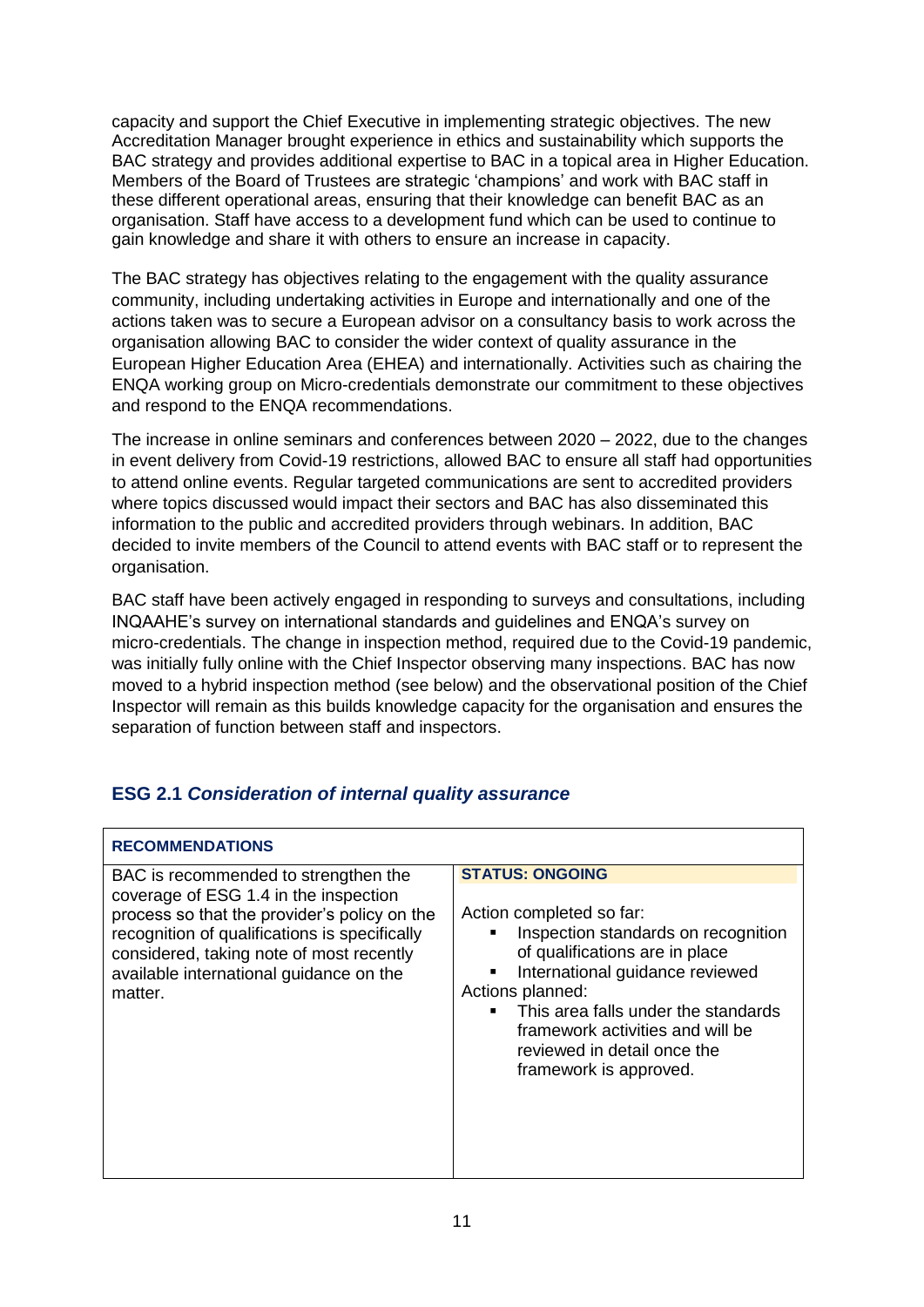| BAC is recommended to evolve the                                                                                                                                                                          | <b>STATUS: ONGOING</b>                                                                                                                                                                                                                                                                                                                                                                                                                                                                                                                                       |
|-----------------------------------------------------------------------------------------------------------------------------------------------------------------------------------------------------------|--------------------------------------------------------------------------------------------------------------------------------------------------------------------------------------------------------------------------------------------------------------------------------------------------------------------------------------------------------------------------------------------------------------------------------------------------------------------------------------------------------------------------------------------------------------|
| inspection process and the Accreditation<br>Committee's decision making to more<br>explicitly address the effectiveness of the<br>internal quality assurance processes<br>described in Part 1 of the ESG. | Actions completed so far:<br>Inspectors' training has included<br>reviewing how inspectors address<br>the effectiveness of internal quality<br>assurance processes and activities<br>and make secure judgments as part<br>of their inspections. This focus is<br>ongoing.<br>Actions planned to consolidate impact:<br>The outcomes will be included in a<br>$\blacksquare$<br>future revision of the inspectors'<br>handbook<br>Accreditation Committee away day<br>٠<br>will review internal quality<br>assurance, ToR and the decision-<br>making process |

During the review of the Independent Higher Education scheme, internal quality assurance was one of the themes that BAC included throughout the revised scheme. BAC has undertaken an initial analysis of all of the accreditation schemes to identify where additional focus and intervention may be needed. It was determined at the initial analysis that the schemes include criteria that focus on the providers' internal quality assurance processes and their effectiveness and impact.

Following the initial scheme analysis, and taking into consideration recommendations from the ENQA review, BAC has included how inspectors address the effectiveness of internal quality assurance processes and activities and make secure judgments as part of their inspections, as part of our inspector training and briefing activities. Additional information and guidance is given as part of the onboarding process for inspectors to ensure that how a provider's internal quality assurance policies demonstrate compliance of key indicators is included in inspection reports to inform the decision making of the Accreditation Committee.

To maintain a logical sequence of activities, the cycle of annual scheme reviews has been paused while BAC is investigating the overarching standards framework. The next stage of the standards review is an online consultation and review of the proposed overarching standards framework. We are carrying out a thorough review to ensure that BAC is in the best position to create an effective framework. Once the framework has been approved, we shall move to rolling it out to the individual scheme as we conduct reviews to ascertain the changes which will be necessary.

As BAC makes changes to our schemes and identifies areas that need a stronger focus, additional training will be provided as required. Updated guidance to inspectors on remote and hybrid inspections is either complete, as a written document and is being used by inspectors, or is under development. This includes an online training workshop. The content of the guidelines includes areas relating to the inspection of internal quality assurance aspects. The Inspectors' Handbook and Report Writing Guidelines will be adapted and extended as necessary in the planned October 2022 revision.

The Accreditation Manager agreed with the new Chair of the Accreditation Committee, appointed in October 2021, to organise scheduled meetings for committee members and office staff to be implemented at the start of the next financial year (September 2022). The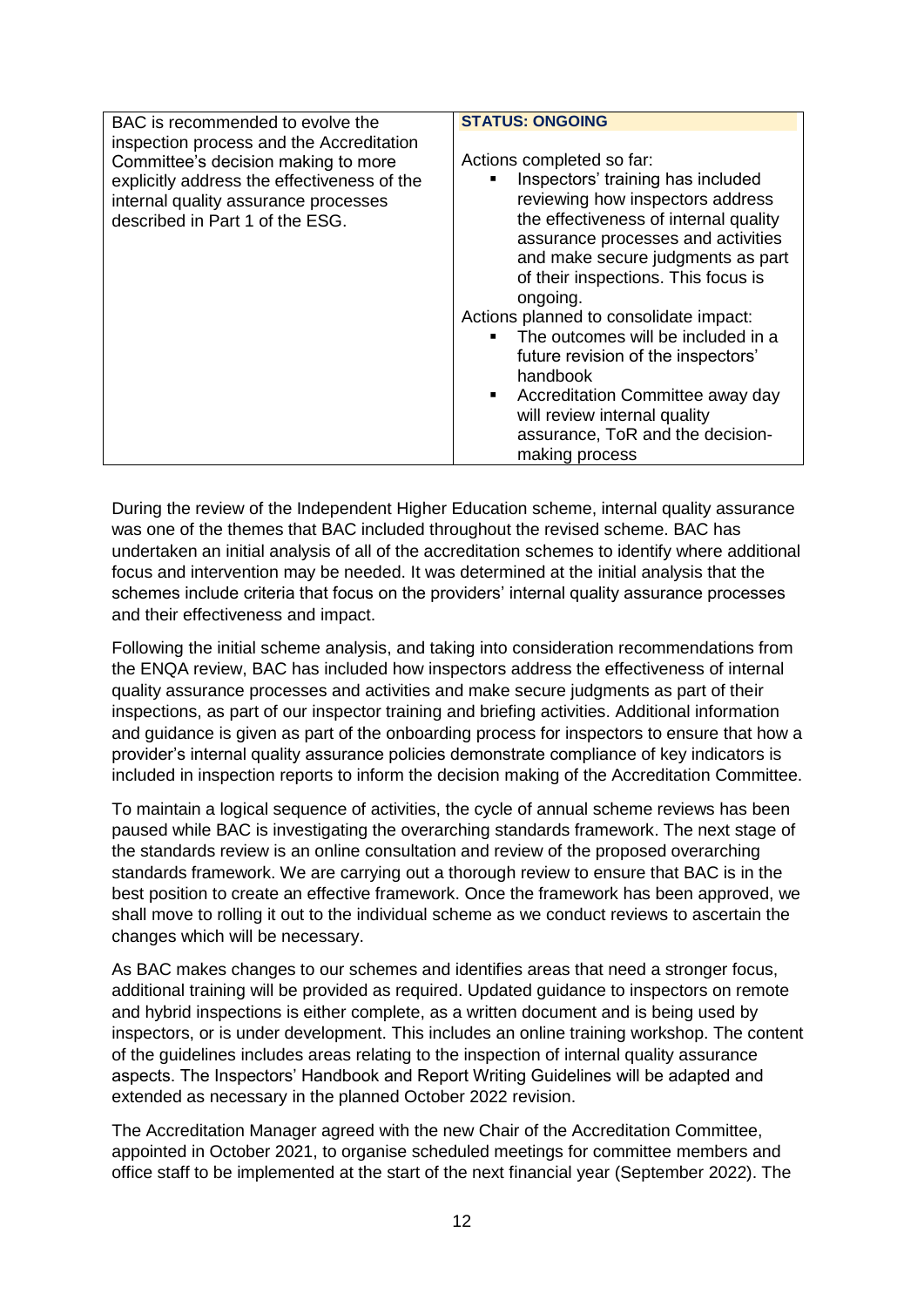first such "away day" will focus on the ToR and the AC's decision-making processes in a higher level of detail, and will ensure that office staff are fully aligned with the expectations of the Accreditation Committee and can support its work more effectively. Equally, it is an opportunity for the Accreditation Committee to gain more understanding about the routine operational processes which feed into the Committee's work. Moving forward, such activities will become integral to the internal quality assurance system and contribute directly to streamlining decision-making processes under adequate operational support.

Please also see the comments made below under **ESG 2.6 Reporting** that also support the meeting of this recommendation relating to evolving the inspection process and, by definition, the inspection reporting process, to more explicitly address the effectiveness of the internal quality assurance processes described in Part 1 of the ESG.

| <b>RECOMMENDATIONS</b>                                                                                                         |                                                                                                                                                                                                                                                                                                                                                                                                                                                                                                                                                                                                                                                 |
|--------------------------------------------------------------------------------------------------------------------------------|-------------------------------------------------------------------------------------------------------------------------------------------------------------------------------------------------------------------------------------------------------------------------------------------------------------------------------------------------------------------------------------------------------------------------------------------------------------------------------------------------------------------------------------------------------------------------------------------------------------------------------------------------|
| BAC is recommended to clearly separate the<br>functions of staff and inspectors, including<br>the role of the Chief Inspector. | <b>STATUS: COMPLETED</b><br>Actions completed:<br>Monitoring programme in place for<br>п<br>the Chief Inspector to monitor a<br>range of inspections<br>Updated job description of Chief<br>٠<br>Inspector<br>Drafts of inspection guidelines and<br>$\mathbf{r}$<br>training module are complete for<br>hybrid and online inspections,<br>including clear roles of the inspection<br>team members as distinct from<br>observers or monitors – undergoing a<br>final review before being published<br>Actions planned to consolidate impact:<br>Monitoring of effectiveness of actions<br>through internal QA system,<br>specifically feedback. |

## **ESG 2.4** *Peer-review experts*

BAC previously utilised the experience and expertise of the Chief Inspector as an active member of an inspection team, and this was declared at all Accreditation Committees where the relevant inspection report was discussed. The recommendation from the ENQA review was to ensure there was a clear separation between the monitoring and managerial role of the Chief Inspector and the possible conflict of interest that may occur due to being an active member of the inspection team. BAC confirms that the role of the Chief Inspector is to manage, quality assure, monitor and provide oversight of the inspection activity and individual inspections. She no longer plays any part in the conduct of the inspection.

The Accreditation Manager and his team deal with all the providers throughout the accreditation/re-accreditation application process. When the Accreditation Manager is satisfied that the provider meets all the application related due diligence requirements and can proceed to the inspection stage, the file is passed to the Chief Inspector for the inspection organisation process. The Chief Inspector then works with the Inspections Co-ordinator to organise the inspection and deploy the members of the inspection team. This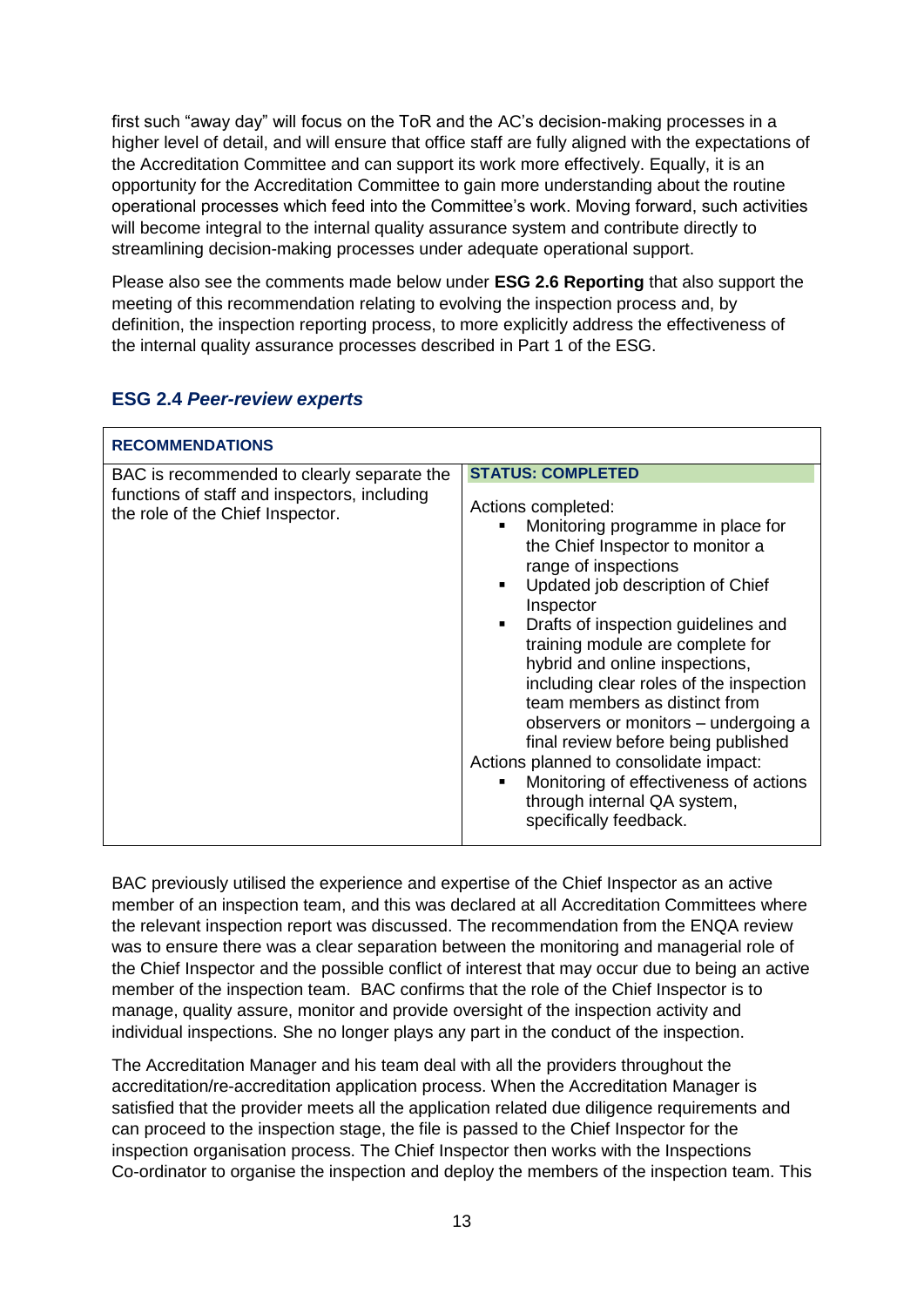process ensures there is an appropriate and secure separation between the accreditation and inspection activities.

Since the last ENQA agency review, the Chief Inspector has exercised her monitoring and oversight role throughout the processes mentioned below.

#### **Risk based approach**

A paper on online inspections, which was put together by the Chief Inspector in collaboration with other BAC staff members, and after consultation with a range of stakeholders, including providers and inspectors, was agreed by the Council on 18 June 2020. The paper set out a risk-based approach to deciding if an online inspection was appropriate for providers requiring a re-accreditation inspection as well as for new providers, whether there should be a requirement for an onsite follow-up element and what length of accreditation should be awarded. All decisions are made on a risk basis.

The risk factors included in the risk assessment related to how well the provider had engaged with BAC and the application process, the nature and severity of any outstanding action points, how well they were prepared for the inspection and their level of information technology connectivity.

We have now carried out many online single and team inspector inspections both in the United Kingdom (UK) and internationally, at universities in Nepal, Jakarta, Slovenia and Qatar. The feedback has confirmed that online inspections allow the same robust level of evidence gathering as inspections carried out in-person. The full online inspections have been carried out by a small team of inspectors and one of our highly experienced inspectors carried out the first pilot inspection in the UK and has supported all inspectors doing their first full online inspection to ensure inspectors are appropriately trained and that there is consistency in approach. The Chief Inspector has also observed and monitored many of the full online inspections, both in the UK and internationally as part of her quality assurance and monitoring role.

Throughout this period of time, detailed guidelines on running successful online inspections have been developed and produced, including running virtual premises tours, observations of course delivery and the submission and organisation of the inspection documentation.

#### **Hybrid inspections**

As a result of this online inspection approach, BAC has recognised that there are many benefits of running inspections online. The benefits include greater flexibility in setting the inspection dates, enabling a day free between the inspection activities for reflection and additional evidence gathering; being able to move quickly from one activity to another on the chosen online platform and, of course, the environmental benefits of working remotely. BAC recognises that there are also challenges to this approach, way to mitigate them are addressed in the risk assessment and included in the briefing document provided to the inspection team. In addition, there are, of course, many benefits of carrying out inspection activities onsite, for example the greater ease relating to observing face-to-face classes and carrying out reviews of premises.

BAC has therefore decided to make use of both online and onsite inspection methods through the introduction of hybrid inspections, normally involving one day onsite and the rest of the time online or, for international inspections, the Lead Inspector onsite for the whole inspection and the other inspectors joining online.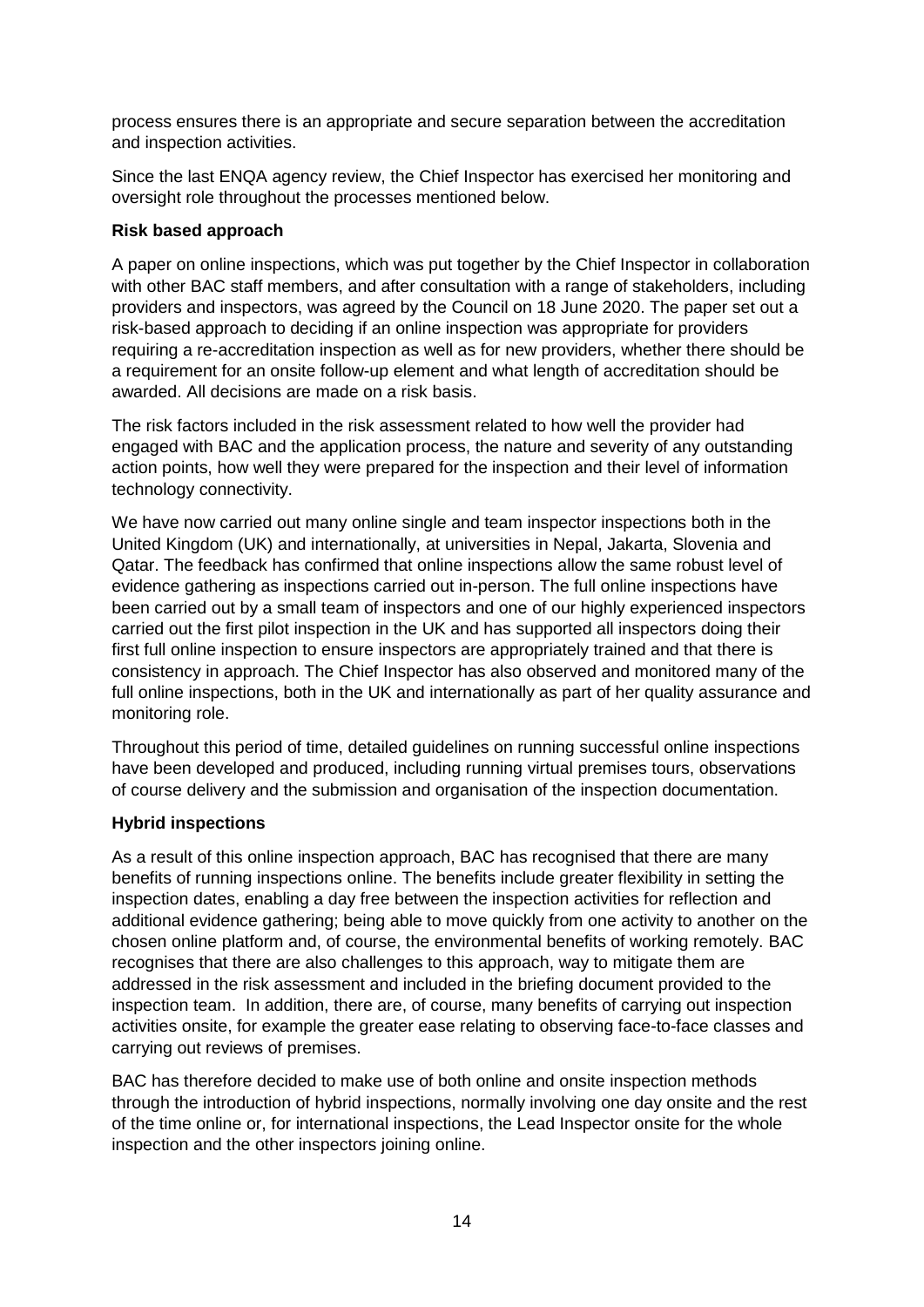For the reasons set out above, our default inspection method is hybrid although the Chief Inspector reserves the right to conduct inspections totally online or onsite, depending on the outcome of the risk assessment.

A paper, developed by the Chief Inspector and with input from other staff and stakeholders, that set out the process for deciding on what type of inspection method, including a risk assessment, would produce the most effective and robust inspection outcome was agreed by the Council on 14 October 2021.

Hybrid inspections started from November 2021.

In order to make a decision about the most appropriate inspection method, a written risk assessment is carried out for each provider, on an individual basis, in order to determine the method that will work best for the provider, in order to carry out a robust and effective inspection. The risk assessment is carried out by the Chief Inspector, in conjunction with the Accreditation Manager.

Decisions about what approach to use are based on a set of objective criteria, in order to ensure consistency. The criteria include any relevant government restrictions in place, including those relating to Covid-19; whether the provider is a new applicant for accreditation or an existing accredited provider; the nature of the provision, i.e. whether the teaching is delivered in the classroom or online, whether it is practical in nature and the extent to which the staff are working remotely rather than in the provider's premises.

The hybrid method has proved to be very successful and we are committed to learning from each experience and acting on the feedback we receive to make sure that we constantly increase robustness, efficiency and impact.

#### **Inspector training and monitoring**

Inspectors have been supported and trained to enable them to carry out robust and effective online and hybrid inspections.

As mentioned above, inspectors have been coached and mentored by an inspector with significant online inspection experience as well as the Chief Inspector throughout the process of running these inspections.

A set of online inspection guidelines have been produced. These have been shared with all inspectors undertaking online and hybrid inspections.

The Chief Inspector has monitored the first international hybrid inspection of a Higher Education institution based in Geneva in Switzerland. The inspection went well and the provider's feedback was positive. There were learnings that are being considered and addressed, for example about additional measures to ensure effective team working when one inspector is onsite and the others are online and how to ensure effective communication in all meetings.

The guidelines are being expanded to take account of the learning from the hybrid inspection approach.

An online training module is in the process of being developed. The module deals with preparing for and carrying out online and hybrid inspections. This module will be rolled out to all inspectors in conjunction with the written online inspection guidelines and the existing Inspectors' Handbook.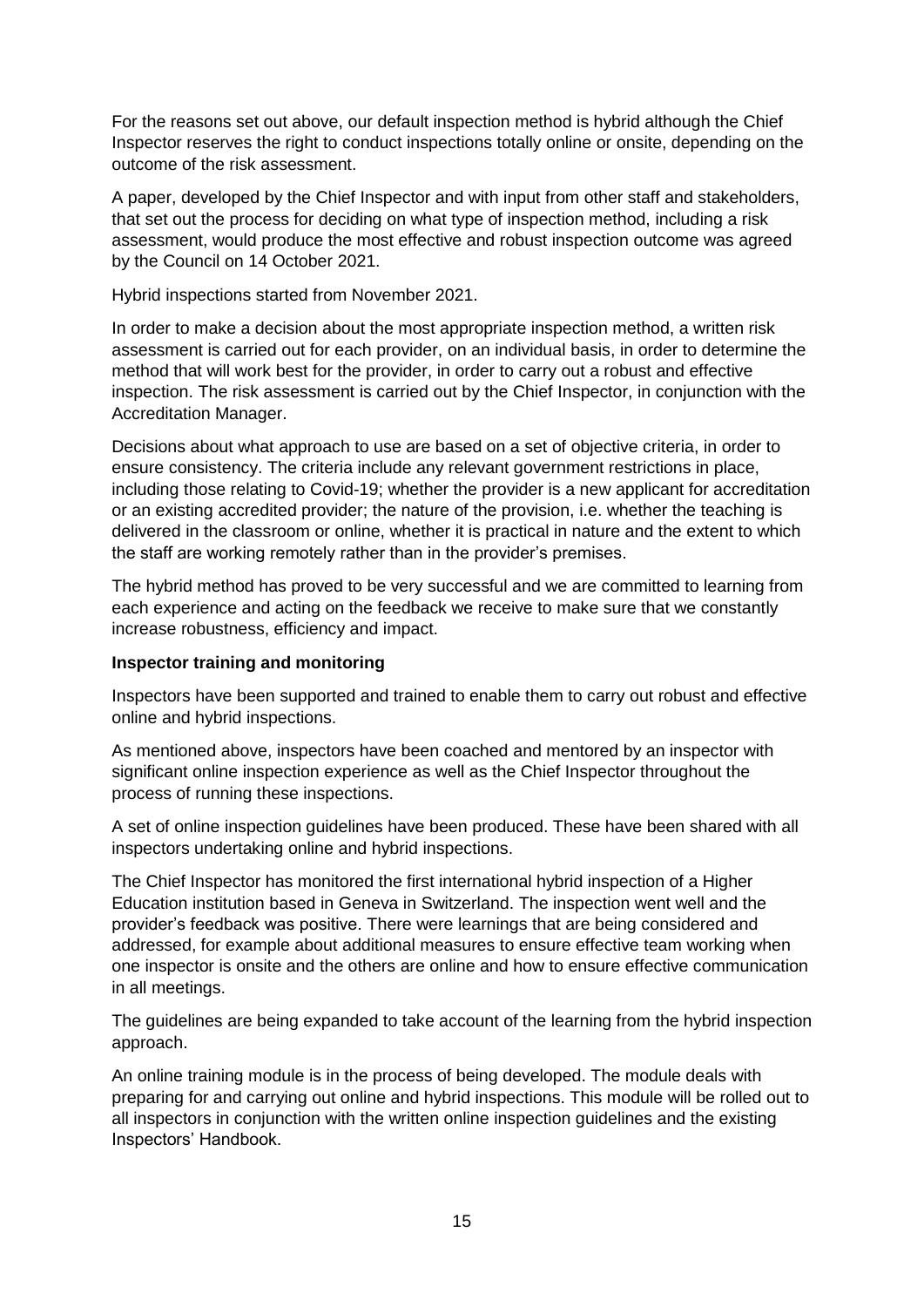There are regular inspector training events, including an online event run in 2020 and a hybrid event in 2021, as part of which online and hybrid inspections have been discussed to keep inspectors up to date.

As a result of the above measures, we have built further capacity. Inspectors have an even better understanding of the process, they are briefed and trained on relevant updates in a timely manner and they have confirmed they feel fully confident to work independently, and request procedural clarifications from the Chief Inspector, only as needed.

#### **Accreditation Committee**

Decisions about whether to award accreditation are not made by BAC staff or inspectors. They are made by the independent Accreditation Committee (AC) following a scrutinous analysis of the inspection reports. The BAC accreditation team works with the AC to support their decision-making and to ensure that robust decisions are made. There are plans to run an away day to further support team building and build the AC's capacity. This was discussed further in ESG 2.1.

## **ESG 2.6** *Reporting*

| <b>RECOMMENDATIONS</b>                                                                                                                                                                                                                                                            |                                                                                                                                                                                                                                                                                                                                                                                                                                                                            |
|-----------------------------------------------------------------------------------------------------------------------------------------------------------------------------------------------------------------------------------------------------------------------------------|----------------------------------------------------------------------------------------------------------------------------------------------------------------------------------------------------------------------------------------------------------------------------------------------------------------------------------------------------------------------------------------------------------------------------------------------------------------------------|
| BAC is recommended to further strengthen<br>the transparency of how inspections<br>consider the effectiveness of providers'<br>internal quality assurance processes in the<br>published reports by increasing their<br>analytical content and listing the inspectors<br>involved. | <b>STATUS: ONGOING</b><br>Actions completed so far:<br>Thematic workshops with highlight<br>٠<br>on analytical reporting<br>Standards framework focus groups<br>٠<br>considered approach to reporting<br>Actions planned to consolidate impact:<br>Overarching standards framework<br>٠<br>consultation<br>Review of inspection reports to<br>$\blacksquare$<br>include analytical content<br>Purchase of CRM system to work<br>$\blacksquare$ .<br>with report submission |

Current BAC reports are designed to be evaluative and impact-based. They include commentary on how the standards and criteria are met and the commentary will be expanded to include further and appropriate analytical content.

BAC has been organising a range of online and, more recently, in person stakeholder events, including training events and workshops. These events have involved both inspectors and providers and have been used for a number of projects. Since we have now established a system of consulting and reaching out to stakeholders, including inspectors, this allows us to set up detailed workshops with inspectors to build on the existing stakeholder consultation activities that have been undertaken and implement outcomes from the groups.

One project that is in progress with stakeholders, including inspectors, is the development of an overarching standards framework. The overarching standards framework will enable the various accreditation schemes to continue to function in order to meet the distinctive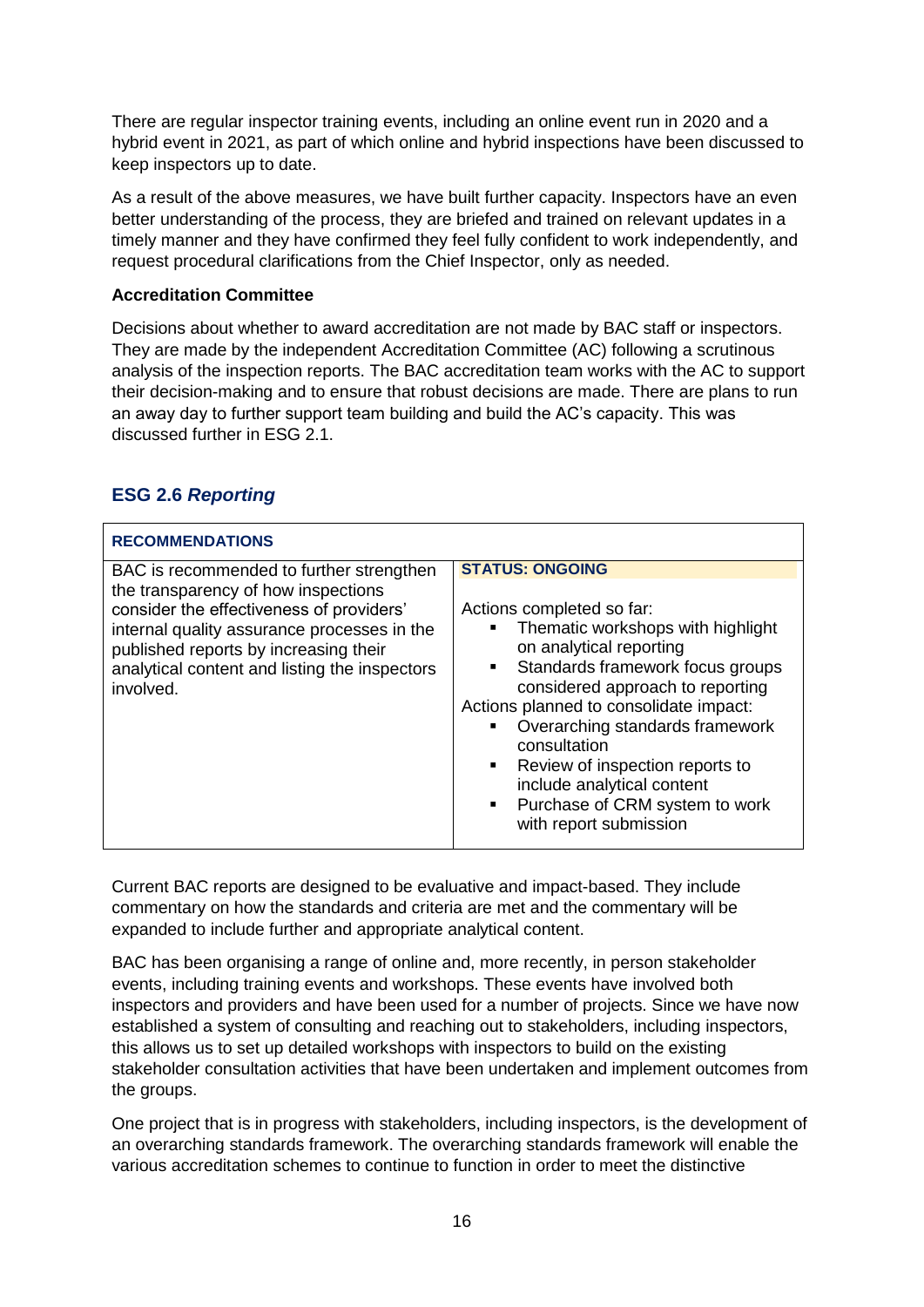contexts of our different providers whilst, at the same time, providing a set of centralised standards within which all the schemes will sit*.* This will allow for better communication of what BAC accreditation stands for in terms of overarching quality standards and the commitments that our accredited providers have made to achieving the best outcomes and experiences for their participants and students.

As a result of publishing the finalised set of overarching standards, the various individual schemes will be reviewed and revised where necessary, to build on the individual accreditation scheme reviews that have already taken place, making use of focus groups consisting of inspectors, providers, specialists and BAC staff.

As part of the new strategic plan, a review of the reports will be undertaken alongside the purchase of the CRM system. In addition, the introduction of the standards framework will include a review of the inspection methods and report format.

BAC has developed a draft report template that takes on board the various improvements and comments made by the ENQA review team. A first inspector focus groups included detailed discussion on the report as an emerging operational theme in need of attention. A subsequent inspector focus group will review the changes proposed to the report and approve or amend it alongside consideration of the following elements:

- requiring inspectors to include more evaluative (rather than descriptive) text in the comments sections
- evidence referencing throughout the text as numbers in brackets in the relevant paragraphs, coupled with a full list of evidence that would be included as an annex to the report
- **EXECT** identifying inspectors by name and title
- introducing a short executive summary
- **EXEDER** introducing non-binary assessment markers

The intention of this activity is to allow BAC to ensure that inspection reports are sufficiently analytical in their content, and fully consider the effectiveness of providers' internal quality assurance processes. This should be done so that the reports are not unduly discursive and descriptive and maintain the current crisp, evaluative and impact approach.

Changes to the report template will be announced to inspectors at the annual inspectors' training event within the overall context of the approach to inspections, including the new hybrid approach.

<span id="page-16-0"></span>The changes to how evidence is referenced and recorded will explicitly allow for a stronger link and more transparency between the findings and the evidence which underpins these findings, making reports more accessible to our varied audiences.

## **BAC actions in response to ENQA commendations**

ENQA commendations are important for BAC and have been given attention to ensure that sufficient resources are kept available to allow for these areas to be maintained and further developed.

The actions presented below summarise key areas of preoccupation as a response to the ENQA commendations.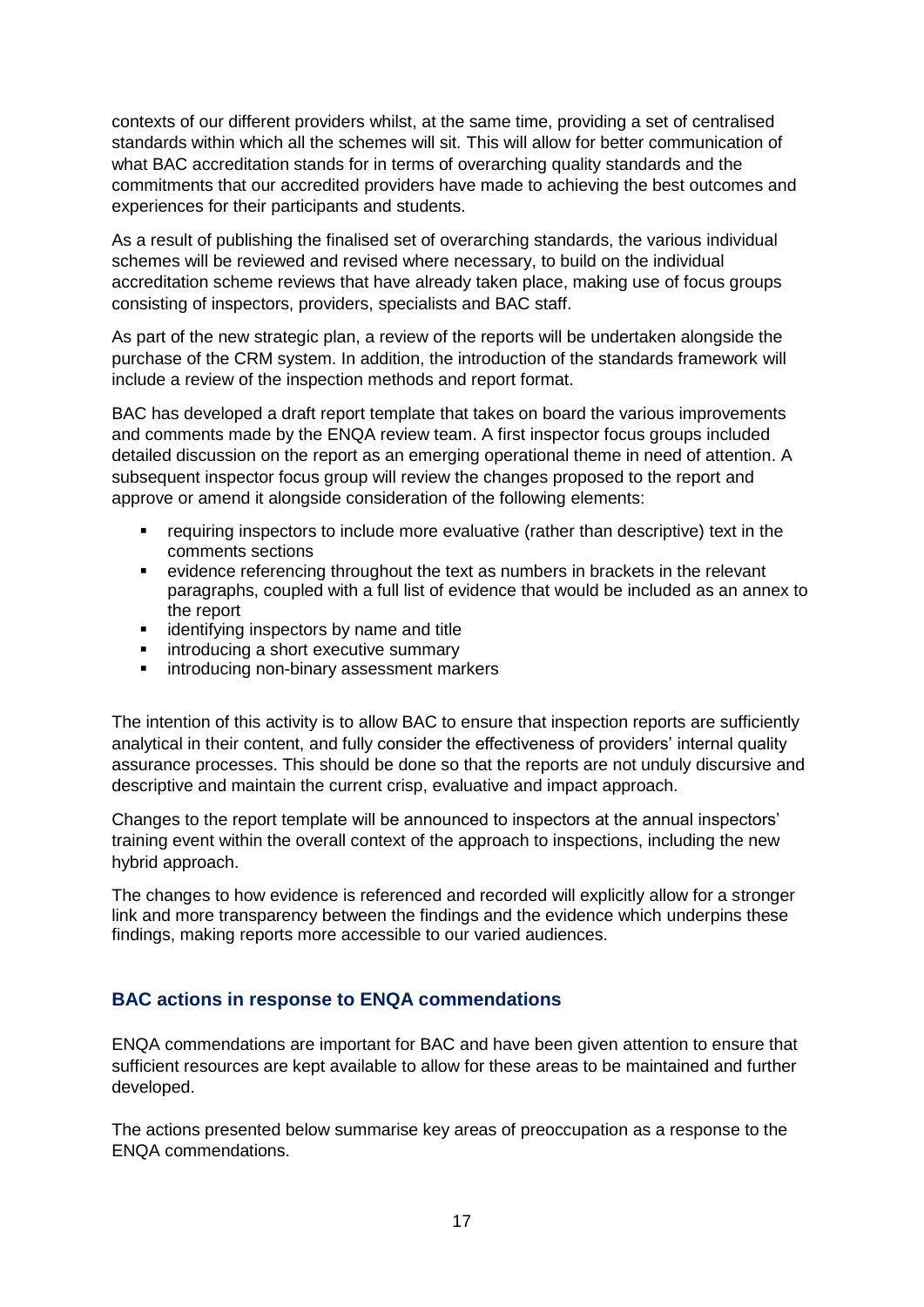The maintenance and development of these areas is also further stimulated by the actions described in detail in the section above on Recommendations.

| <b>COMMENDATION 3.1</b>                                                                                                                  |                                                                                                                                                                                                                                                                                                                                                                                                                                                                                                                                                                          |
|------------------------------------------------------------------------------------------------------------------------------------------|--------------------------------------------------------------------------------------------------------------------------------------------------------------------------------------------------------------------------------------------------------------------------------------------------------------------------------------------------------------------------------------------------------------------------------------------------------------------------------------------------------------------------------------------------------------------------|
| The impact of BAC's work to engage higher<br>education providers that would not<br>otherwise benefit from external quality<br>assurance. | Actions to maintain and develop this area:<br>New strategy highlights diversity<br>٠<br>Plans to develop in the area of<br>$\blacksquare$<br>micro-credentials<br>Development Workshop Series<br>$\blacksquare$<br>further supports providers<br>Plans to work with governmental<br>٠<br>organisations overseas seeking<br>international accreditation for higher<br>education institutions.<br>Continuing reduced fees for<br>٠<br>institutions in middle and low income<br>countries who otherwise may not<br>have sufficient funds for external<br>quality assurance. |

| <b>COMMENDATION 3.5</b>                                                                |                                                                                                                                                                                                                                                                                                                                                       |
|----------------------------------------------------------------------------------------|-------------------------------------------------------------------------------------------------------------------------------------------------------------------------------------------------------------------------------------------------------------------------------------------------------------------------------------------------------|
| The stability brought to the operational<br>delivery of core business in recent years. | Actions to maintain and develop this area:<br>New appointments made to<br>$\blacksquare$<br>strengthen capacity for continuity<br>and oversight of governance<br>• CRM system will allow for better<br>inspection management and data<br>collection and control in support of<br>operation<br>SOPs and regular staff meetings to<br>share information |

| <b>COMMENDATION 3.6</b>                                                                                                                                      |                                                                                                                                                                                                                                                                                                                                                                 |
|--------------------------------------------------------------------------------------------------------------------------------------------------------------|-----------------------------------------------------------------------------------------------------------------------------------------------------------------------------------------------------------------------------------------------------------------------------------------------------------------------------------------------------------------|
| The successful streamlining of internal<br>processes and the implementation of a<br>robust approach to internally managing the<br>quality of its operations. | Actions to maintain and develop this area:<br>Further developments have been<br>$\blacksquare$<br>brought to retain robustness of<br>operations<br>• Pandemic lessons have revealed<br>areas of opportunity and further<br>system developments<br>Establishing hybrid inspections and<br>$\blacksquare$<br>applying a risk based inspection<br>planning process |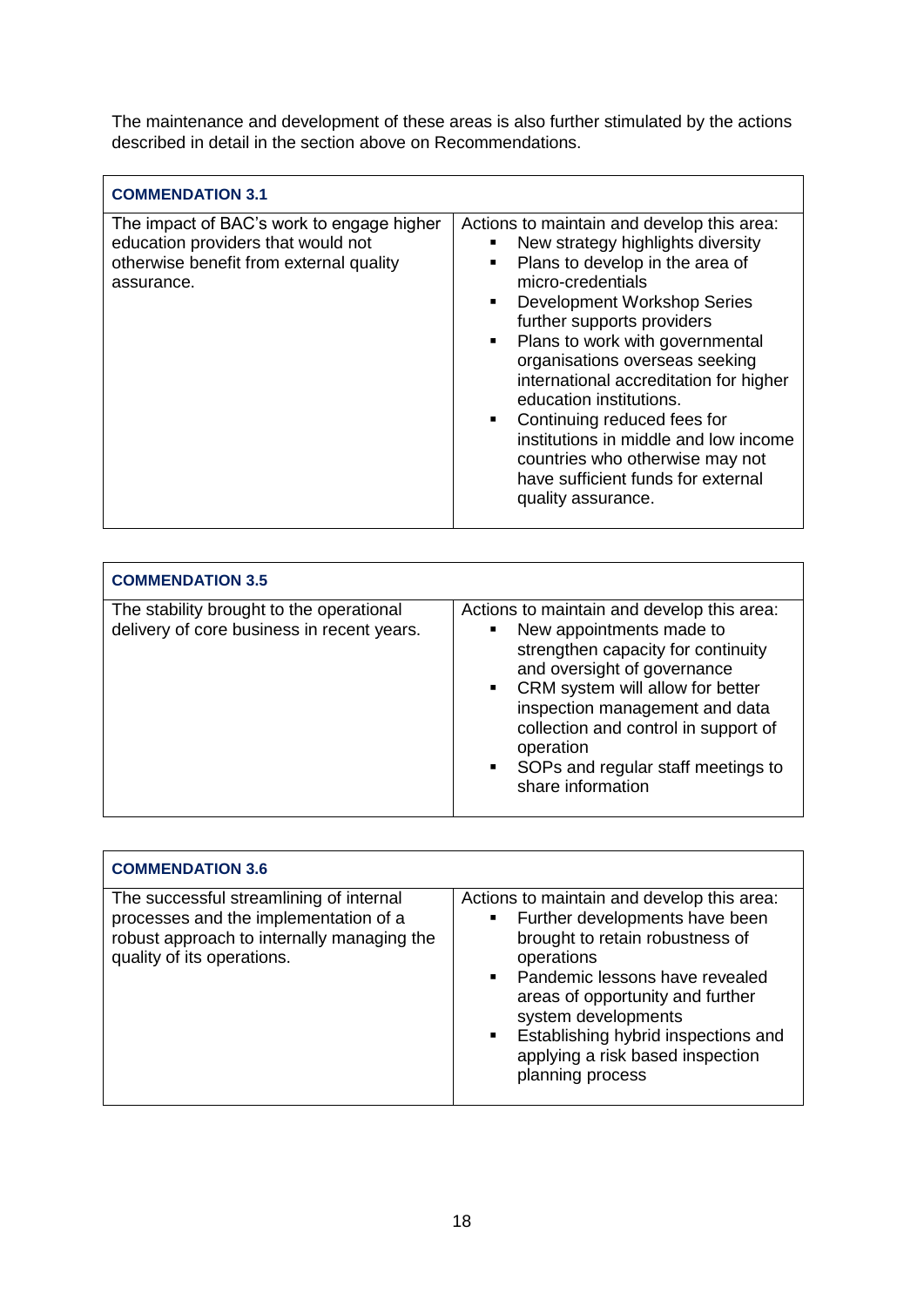| <b>COMMENDATION 2.3</b>                                                     |                                                                                                                                                                                                                                                                                                                                                                                                                       |
|-----------------------------------------------------------------------------|-----------------------------------------------------------------------------------------------------------------------------------------------------------------------------------------------------------------------------------------------------------------------------------------------------------------------------------------------------------------------------------------------------------------------|
| The rigorous approach taken to follow-up<br>after accreditation is awarded. | Actions to maintain and develop this area:<br>Continued under the pandemic<br>$\blacksquare$<br>Liaison scheme is being developed<br>п<br>Provider focus groups organised to<br>$\blacksquare$<br>share follow-up actions<br>Continual effectiveness of the<br>$\blacksquare$<br>accreditation department<br>CRM system will support central<br>$\blacksquare$<br>record keeping and post-<br>accreditation follow up |

Overall, BAC has endeavoured to keep commendations in focus to ensure its does not lose or side-track important features of good practice.

## <span id="page-18-0"></span>**BAC actions in response to ENQA suggestions for further improvement**

Suggestions for further improvement as highlighted in the ENQA report are considered in the BAC action plan and synergies between actions and cross-implications from one area to another are considered to ensure effectiveness and impact on all areas highlighted by the ENQA panel.

| <b>SUGGESTION FOR FURTHER IMPROVEMENT 3.1</b>                                                                                 |                                                                                                                                                                                                                                                                                                                                |
|-------------------------------------------------------------------------------------------------------------------------------|--------------------------------------------------------------------------------------------------------------------------------------------------------------------------------------------------------------------------------------------------------------------------------------------------------------------------------|
| Formalise and accelerate the<br>implementation of BAC's plans for<br>enhancing the engagement of stakeholders<br>in its work. | <b>STATUS: COMPLETED</b><br>Actions taken to improve area:<br>Annual stakeholder event<br>$\blacksquare$<br>Stakeholder focus groups and<br>$\blacksquare$<br>consultations<br>Strategic plan outlining areas of<br>$\blacksquare$ .<br>engagement<br>Stakeholder engagement included in<br>$\blacksquare$ .<br>marketing plan |

| <b>SUGGESTION FOR FURTHER IMPROVEMENT 3.4</b>                                                                                                                                                                                                                                                         |                                                                                                                                                                                                                                                                                                                                          |
|-------------------------------------------------------------------------------------------------------------------------------------------------------------------------------------------------------------------------------------------------------------------------------------------------------|------------------------------------------------------------------------------------------------------------------------------------------------------------------------------------------------------------------------------------------------------------------------------------------------------------------------------------------|
| Given the centrality of the Accreditation<br>Committee to the way BAC exercises its<br>independence and fairness in making<br>decisions about accreditation, there could<br>be greater transparency and clarity about<br>the function, membership and operation of<br>the Committee on BAC's website. | <b>STATUS: ONGOING</b><br>Actions taken to improve area:<br>More reports drafted and published<br>$\blacksquare$<br>about BAC activity, including for<br>increased financial transparency<br>Additional information provided on<br>$\blacksquare$ .<br>BAC website about the function and<br>operation of the Accreditation<br>Committee |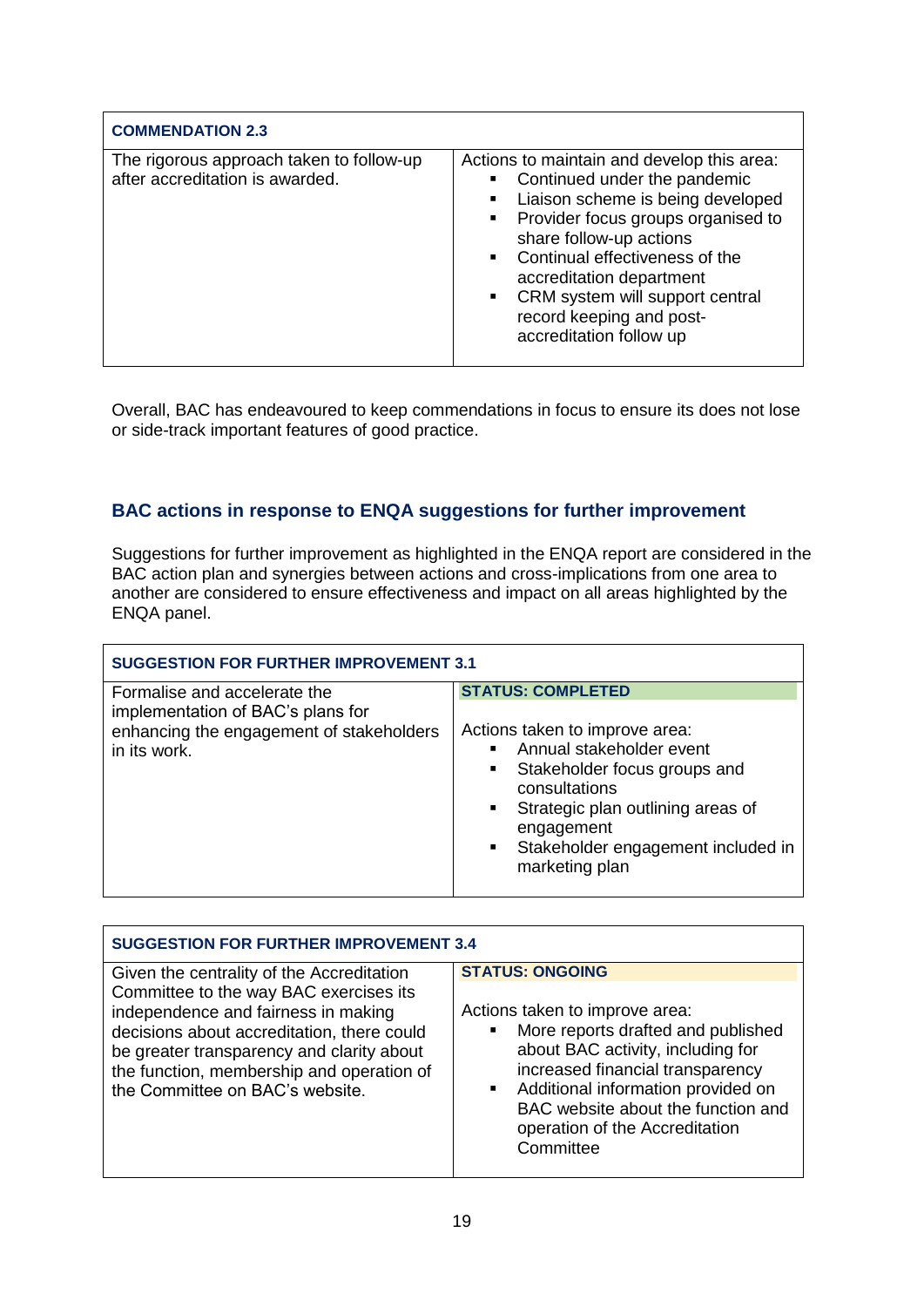| <b>SUGGESTION FOR FURTHER IMPROVEMENT 3.6</b>                                                                                                                                                                                                      |                                                                                                                                                                                                                                                                                                                                                                                                             |
|----------------------------------------------------------------------------------------------------------------------------------------------------------------------------------------------------------------------------------------------------|-------------------------------------------------------------------------------------------------------------------------------------------------------------------------------------------------------------------------------------------------------------------------------------------------------------------------------------------------------------------------------------------------------------|
| Publish its IQA approach more<br>comprehensively on its website so that<br>stakeholders can be more fully assured and<br>the public more fully informed.                                                                                           | <b>STATUS: ONGOING</b><br>Actions taken to improve area:<br>Additional information provided on<br>$\blacksquare$<br>the BAC website<br><b>BAC Employee Handbook available</b><br>$\blacksquare$<br>on BAC website                                                                                                                                                                                           |
| Ensure sufficient attention is given in the<br>coming years to further improve the quality<br>of feedback collected from inspectors and<br>providers, and the way in which that<br>feedback is systematically used to improve<br>BAC's operations. | <b>STATUS: COMPLETED</b><br>Actions taken to improve area:<br>Focus groups with inspectors<br>organised<br>Notes discussed with the Steering<br>$\blacksquare$<br>Committee<br>CRM system will include record<br>$\blacksquare$<br>keeping of feedback<br>Chief Inspector report to Council<br>٠<br>includes inspection feedback and<br>provides method to share, discuss<br>and implement any improvements |

| <b>SUGGESTION FOR FURTHER IMPROVEMENT 3.7</b>                                                                                                                                                                                                                                                                                                                                                                                |                                                                                                                                                                                                                                                                                                                                                                                    |
|------------------------------------------------------------------------------------------------------------------------------------------------------------------------------------------------------------------------------------------------------------------------------------------------------------------------------------------------------------------------------------------------------------------------------|------------------------------------------------------------------------------------------------------------------------------------------------------------------------------------------------------------------------------------------------------------------------------------------------------------------------------------------------------------------------------------|
| Develop an action plan in response to the<br>recommendations and suggestions for<br>further improvement arising from the ENQA<br>review with actions that are SMART. As a<br>minimum, annual reports on progress<br>towards these actions should be scrutinised<br>by the Council, used to inform the mid-point<br>progress report to ENQA, and available to<br>the review panel undertaking the next<br><b>ENQA</b> review. | <b>STATUS: COMPLETED</b><br>Actions taken to improve area:<br>Action plan developed<br>$\blacksquare$<br>New strategy fully considers the<br>٠<br>strengthens and opportunities<br>highlighted by the ENQA panel<br><b>Engagement with ENQA and the</b><br>EHEA, including ENQA<br>recommendations and suggestions<br>for improvements, is a standing item<br>for Council meetings |

| <b>SUGGESTION FOR FURTHER IMPROVEMENT 2.2</b>                                                                                                                                                                                                                |                                                                                                                                                                                                                                                                                                                                                                                                |
|--------------------------------------------------------------------------------------------------------------------------------------------------------------------------------------------------------------------------------------------------------------|------------------------------------------------------------------------------------------------------------------------------------------------------------------------------------------------------------------------------------------------------------------------------------------------------------------------------------------------------------------------------------------------|
| Take forward the lessons learnt from<br>piloting the Higher Education Focus Group<br>into the next iteration and build on these by<br>achieving even wider and deeper<br>engagement, including from the network of<br>accredited higher education providers. | <b>STATUS: COMPLETED</b><br>Actions taken to improve area:<br>Stakeholder event with HE provider<br>$\blacksquare$<br>participation<br>Focus groups and workshops with<br>$\blacksquare$<br>HE provider involvement<br><b>Standards Framework review</b><br>$\blacksquare$<br>includes a consultation period with<br>all accredited providers, including<br>those delivering higher education. |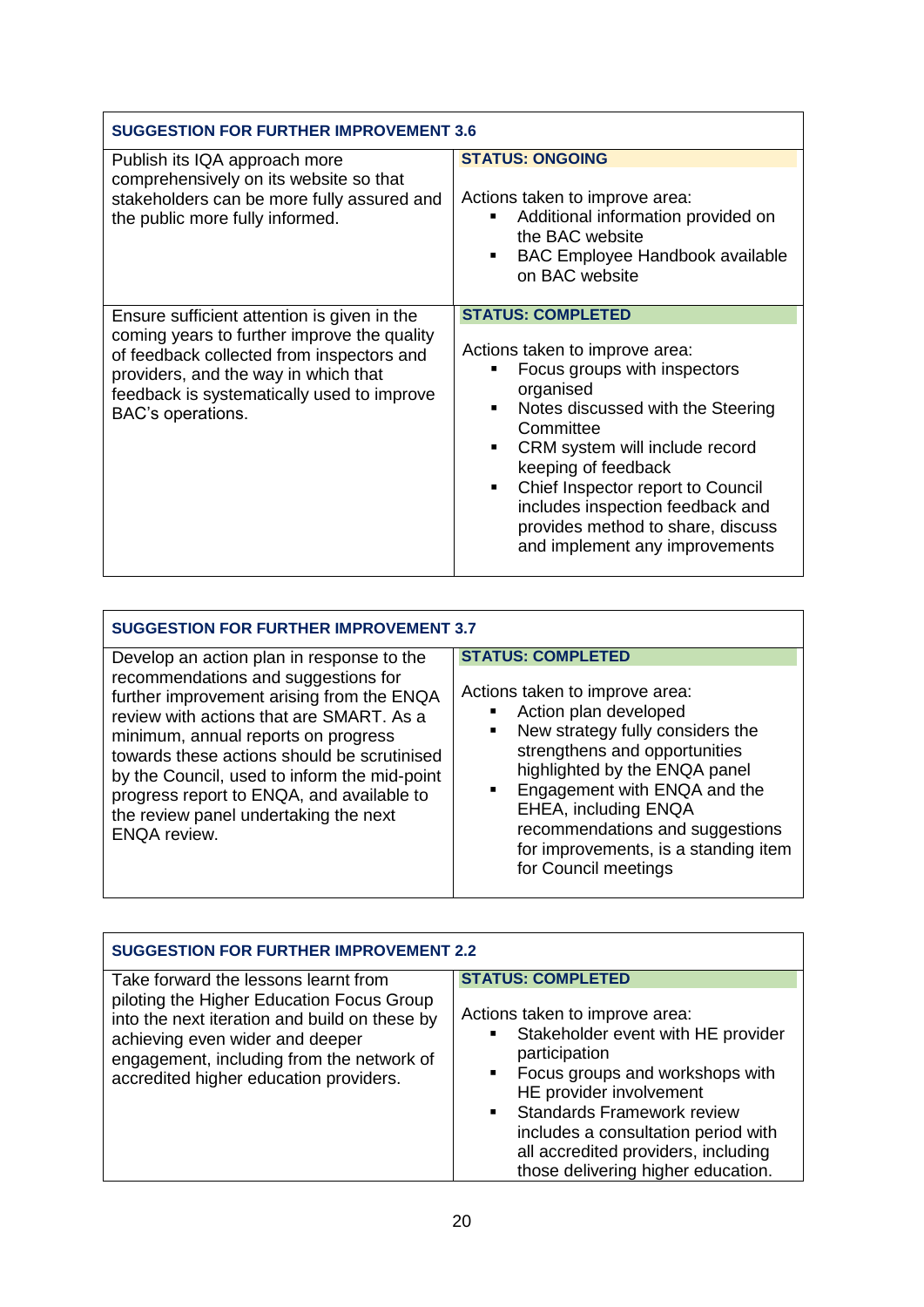| <b>SUGGESTION FOR FURTHER IMPROVEMENT 2.4</b>                                                                                                                    |                                                                                                                                                                                                                                                                                                                                                                                                                       |
|------------------------------------------------------------------------------------------------------------------------------------------------------------------|-----------------------------------------------------------------------------------------------------------------------------------------------------------------------------------------------------------------------------------------------------------------------------------------------------------------------------------------------------------------------------------------------------------------------|
| Continue to professionalise the recruitment<br>of inspectors and diversifying the<br>experiences they bring to BAC inspections,<br>including Student Inspectors. | <b>STATUS: COMPLETED</b><br>Actions taken to improve area:<br>Clear recruitment process of<br>inspectors listed on the BAC website<br>Chief Inspector maintains overview<br>$\blacksquare$<br>of inspectorate and identifies any<br>subject or skills requirements for<br>future recruitment<br>On-boarding and training process<br>$\blacksquare$<br>streamlined<br>Mentoring of student inspectors in<br>п<br>place |
| Review the decision to not introduce<br>international inspectors (those based<br>outside of the UK) as part of the IHE<br>Scheme.                                | <b>STATUS: ONGOING</b><br>Actions taken to improve area:<br>Further discussions in Council and<br><b>Standing Committee meetings</b>                                                                                                                                                                                                                                                                                  |

| <b>SUGGESTION FOR FURTHER IMPROVEMENT 2.5</b>                                                                                                                                                       |                                                                                                                                                                                                                                                                                                                                                                                     |
|-----------------------------------------------------------------------------------------------------------------------------------------------------------------------------------------------------|-------------------------------------------------------------------------------------------------------------------------------------------------------------------------------------------------------------------------------------------------------------------------------------------------------------------------------------------------------------------------------------|
| Further develop supporting guidance<br>available alongside the minimum standards<br>in the IHE Scheme so that providers can<br>see what good practice would look like<br>when meeting the standard. | <b>STATUS: ONGOING</b><br>Actions taken to improve area:<br>BAC Strategy 2021 - 2026 includes<br>$\blacksquare$<br>focus on sharing good practice and<br>enhancement and action plan<br>produced to implement this.<br>Marketing plan includes collection of<br>$\blacksquare$ .<br>enhancement videos on best<br>practice<br>Case studies on good practice to be<br>$\blacksquare$ |
|                                                                                                                                                                                                     | published on the BAC website                                                                                                                                                                                                                                                                                                                                                        |

| <b>SUGGESTION FOR FURTHER IMPROVEMENT 2.6</b>                                                                                                                                                         |                                                                                                                                                                                                                                                                                                               |
|-------------------------------------------------------------------------------------------------------------------------------------------------------------------------------------------------------|---------------------------------------------------------------------------------------------------------------------------------------------------------------------------------------------------------------------------------------------------------------------------------------------------------------|
| Evolve the templates for inspection reports<br>to include a short summary that could be<br>published by itself for public consumption,<br>drawing on the recommendations of<br>ENQA's EQArep project. | <b>STATUS: ONGOING</b><br>Actions taken to improve area:<br><b>EQArep project documentation</b><br>$\blacksquare$<br>reviewed and recommendations<br>compared with BAC practices<br>■ Review of inspection reports<br>ongoing, including planned focus<br>group with inspectors to discuss<br>report template |